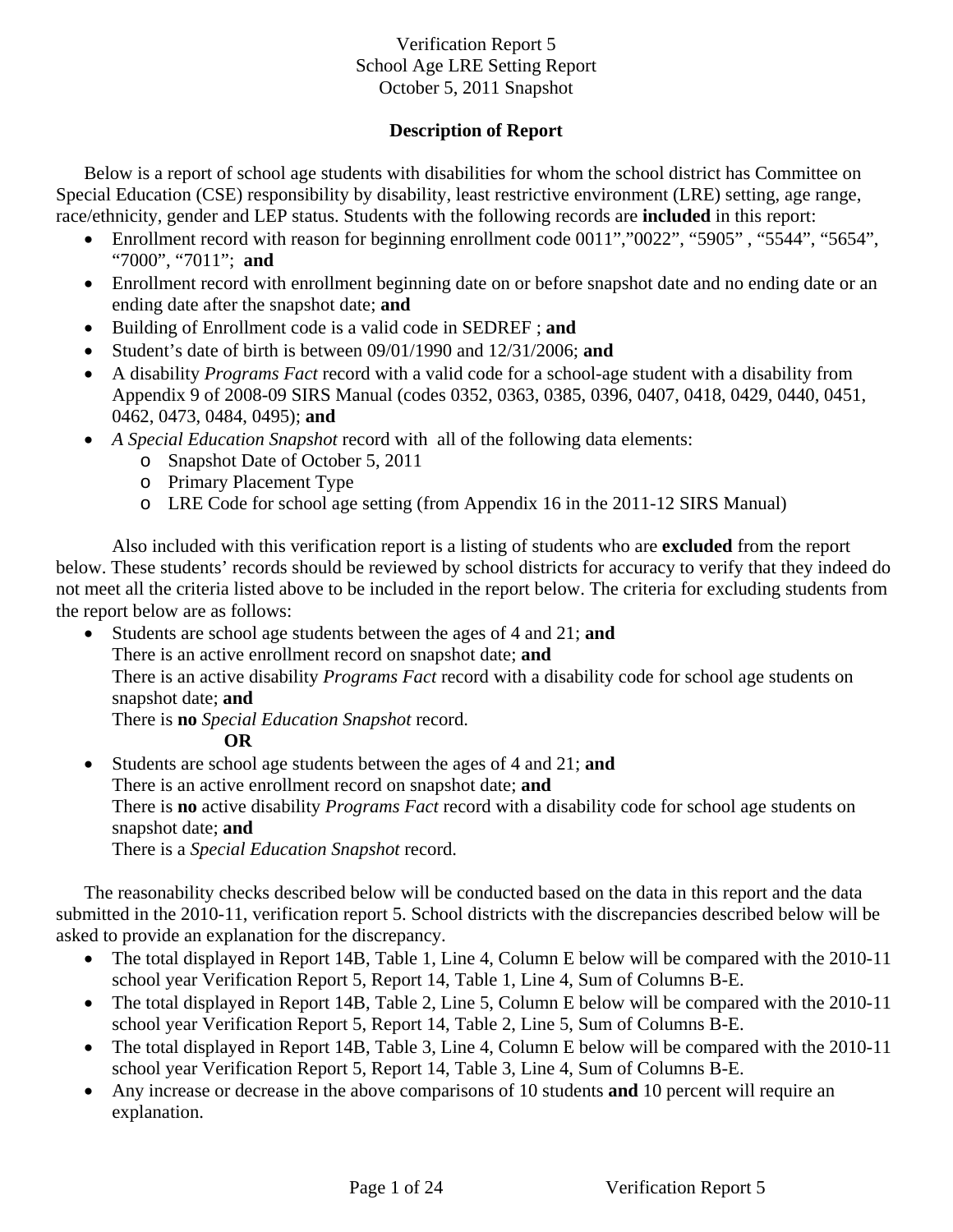**Directions:** Please review the data below to verify that students' disability, Least Restrictive Environment setting (Codes ESA01- ESA12 and Codes SA01-SA10 from the 2011-12 SIRS Manual), age range, race/ethnicity, gender and LEP status are displayed accurately for all school age students with disabilities (aged 4-21) for whom your district has CSE responsibility and who were receiving special education services on the snapshot date. The links below the numbers in each cell provide a list of students that meet the criteria to be included in the report. Also, please review your school district's report of students excluded from this report. **If corrections are needed to this report, please resubmit your district files with the necessary corrections to the Regional Information Center (or the data warehouse for large cities) during the verification time period.**

*Report 1: Report of Students with Autism Receiving Services on October 5, 2011* **Table1: In regular school programs in buildings attended by disabled and nondisabled students** 

|               |                            | Α        | B                |           | D     | E            |  |  |  |
|---------------|----------------------------|----------|------------------|-----------|-------|--------------|--|--|--|
| Line          | <b>Time INSIDE Regular</b> |          | <b>Age Group</b> |           |       |              |  |  |  |
| <b>Number</b> | <b>Classroom</b>           | $6 - 11$ | $12 - 13$        | $14 - 17$ | 18-21 | <b>Total</b> |  |  |  |
| 01            | 80% or more                |          |                  |           |       |              |  |  |  |
| 02            | 40% to 79%                 |          |                  |           |       |              |  |  |  |
| 03            | Less than 40%              |          |                  |           |       |              |  |  |  |
| 04            | <b>Total</b>               |          |                  |           |       |              |  |  |  |

**Table 2: In Separate Settings** Outside of regular school facilities, in buildings that are attended by students with disabilities only. Line 4 includes students who are placed on home instruction by the CSE. Students who are home-schooled by parent choice are reported in Table 3.

|               |                             | Α                | B         | ⌒         |           | E            |  |  |
|---------------|-----------------------------|------------------|-----------|-----------|-----------|--------------|--|--|
| Line          |                             | <b>Age Group</b> |           |           |           |              |  |  |
| <b>Number</b> | <b>Type of Setting</b>      | $6 - 11$         | $12 - 13$ | $14 - 17$ | $18 - 21$ | <b>Total</b> |  |  |
| 01            | Separate School             |                  |           |           |           |              |  |  |
| 02            | <b>Residential Facility</b> |                  |           |           |           |              |  |  |
| 03            | Hospital (In-patient)       |                  |           |           |           |              |  |  |
| 04            | Home Placement by CSE       |                  |           |           |           |              |  |  |
| 05            | <b>Total</b>                |                  |           |           |           |              |  |  |

**Table 3: In Other Specific Settings**. School districts do not place students in these settings. Instead, students are in these settings because of court decisions or parental choice.

|               |                                                                                                    | Α        | B         |                  |       | Е            |
|---------------|----------------------------------------------------------------------------------------------------|----------|-----------|------------------|-------|--------------|
| Line          |                                                                                                    |          |           | <b>Age Group</b> |       |              |
| <b>Number</b> | <b>Type of Setting</b>                                                                             | $6 - 11$ | $12 - 13$ | $14 - 17$        | 18-21 | <b>Total</b> |
| 01            | Incarcerated in County Correctional<br>Facilities*                                                 |          |           |                  |       |              |
| 02            | Home Schooled at Parental Choice                                                                   |          |           |                  |       |              |
| 03            | Parentally Placed in Nonpublic<br><b>School-Receiving Special Education</b>                        |          |           |                  |       |              |
| 04            | Parentally Placed in Nonpublic<br><b>School-Not Receiving Special</b><br><b>Education Services</b> |          |           |                  |       |              |
| 05            | Total                                                                                              |          |           |                  |       |              |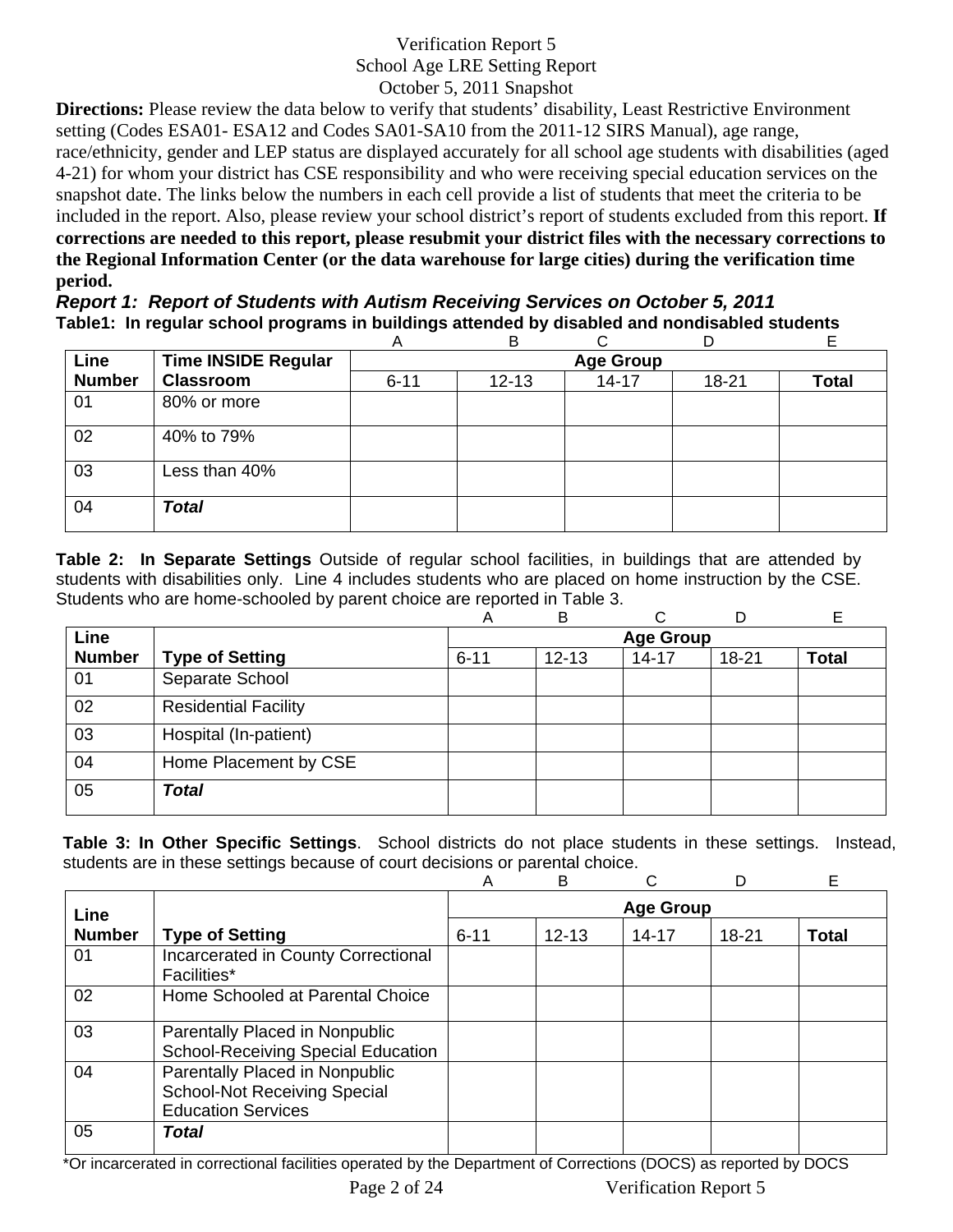# *Report 2: Report of Students with Emotional Disturbance Receiving Services on October 5, 2011*

### **Table1: In regular school programs in buildings attended by disabled and nondisabled students**

|               |                            | A        | B                |           | D         |              |  |  |  |
|---------------|----------------------------|----------|------------------|-----------|-----------|--------------|--|--|--|
| Line          | <b>Time INSIDE Regular</b> |          | <b>Age Group</b> |           |           |              |  |  |  |
| <b>Number</b> | <b>Classroom</b>           | $6 - 11$ | $12 - 13$        | $14 - 17$ | $18 - 21$ | <b>Total</b> |  |  |  |
| 01            | 80% or more                |          |                  |           |           |              |  |  |  |
| 02            | 40% to 79%                 |          |                  |           |           |              |  |  |  |
| 03            | Less than 40%              |          |                  |           |           |              |  |  |  |
| 04            | <b>Total</b>               |          |                  |           |           |              |  |  |  |

**Table 2: In Separate Settings** Outside of regular school facilities, in buildings that are attended by students with disabilities only. Line 4 includes students who are placed on home instruction by the CSE. Students who are home-schooled by parent choice are reported in Table 3.

|               |                             | A        | B                | C         |       | Е            |  |  |  |
|---------------|-----------------------------|----------|------------------|-----------|-------|--------------|--|--|--|
| Line          |                             |          | <b>Age Group</b> |           |       |              |  |  |  |
| <b>Number</b> | <b>Type of Setting</b>      | $6 - 11$ | $12 - 13$        | $14 - 17$ | 18-21 | <b>Total</b> |  |  |  |
| 01            | Separate School             |          |                  |           |       |              |  |  |  |
| 02            | <b>Residential Facility</b> |          |                  |           |       |              |  |  |  |
| 03            | Hospital (In-patient)       |          |                  |           |       |              |  |  |  |
| 04            | Home Placement by CSE       |          |                  |           |       |              |  |  |  |
| 05            | <b>Total</b>                |          |                  |           |       |              |  |  |  |

**Table 3: In Other Specific Settings**. School districts do not place students in these settings. Instead, students are in these settings because of court decisions or parental choice.

|               |                                                                                                    | A        | B         |                  |       | Е            |
|---------------|----------------------------------------------------------------------------------------------------|----------|-----------|------------------|-------|--------------|
| Line          |                                                                                                    |          |           | <b>Age Group</b> |       |              |
| <b>Number</b> | <b>Type of Setting</b>                                                                             | $6 - 11$ | $12 - 13$ | $14 - 17$        | 18-21 | <b>Total</b> |
| 01            | Incarcerated in County Correctional<br>Facilities*                                                 |          |           |                  |       |              |
| 02            | Home Schooled at Parental Choice                                                                   |          |           |                  |       |              |
| 03            | Parentally Placed in Nonpublic<br><b>School-Receiving Special Education</b>                        |          |           |                  |       |              |
| 04            | Parentally Placed in Nonpublic<br><b>School-Not Receiving Special</b><br><b>Education Services</b> |          |           |                  |       |              |
| 05            | Total                                                                                              |          |           |                  |       |              |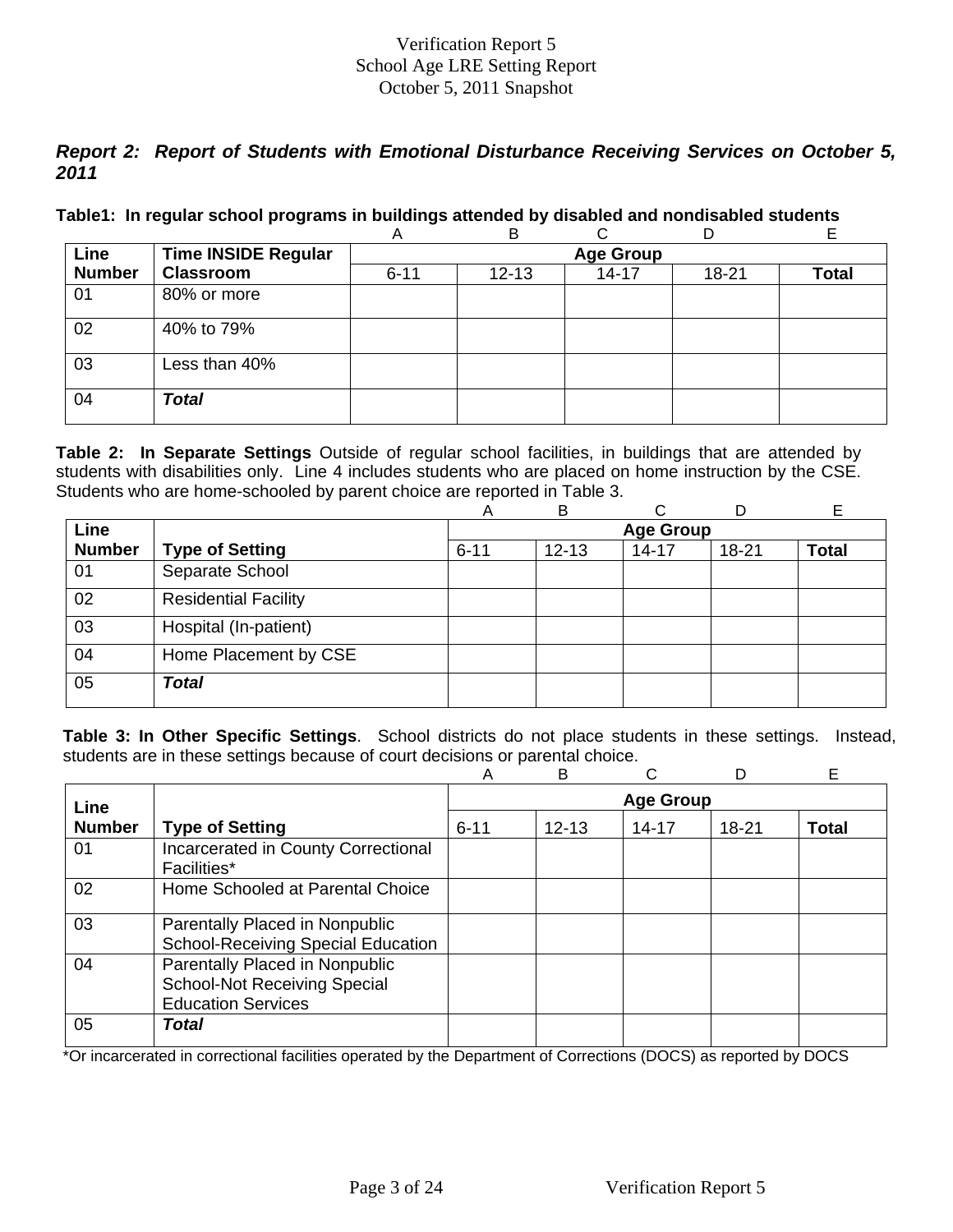# *Report 3: Report of Students with Learning Disabilities Receiving Services on October 5, 2011*

|  |  |  | Table1: In regular school programs in buildings attended by disabled and nondisabled students |  |
|--|--|--|-----------------------------------------------------------------------------------------------|--|
|  |  |  |                                                                                               |  |

|               |                            | A        | в                |           |       | E     |  |  |  |  |
|---------------|----------------------------|----------|------------------|-----------|-------|-------|--|--|--|--|
| Line          | <b>Time INSIDE Regular</b> |          | <b>Age Group</b> |           |       |       |  |  |  |  |
| <b>Number</b> | <b>Classroom</b>           | $6 - 11$ | $12 - 13$        | $14 - 17$ | 18-21 | Total |  |  |  |  |
| 01            | 80% or more                |          |                  |           |       |       |  |  |  |  |
| 02            | 40% to 79%                 |          |                  |           |       |       |  |  |  |  |
| 03            | Less than 40%              |          |                  |           |       |       |  |  |  |  |
| 04            | <b>Total</b>               |          |                  |           |       |       |  |  |  |  |

**Table 2: In Separate Settings** Outside of regular school facilities, in buildings that are attended by students with disabilities only. Line 4 includes students who are placed on home instruction by the CSE. Students who are home-schooled by parent choice are reported in Table 3.

|               |                             | А                | B         | ⌒         |           | E            |  |  |
|---------------|-----------------------------|------------------|-----------|-----------|-----------|--------------|--|--|
| Line          |                             | <b>Age Group</b> |           |           |           |              |  |  |
| <b>Number</b> | <b>Type of Setting</b>      | $6 - 11$         | $12 - 13$ | $14 - 17$ | $18 - 21$ | <b>Total</b> |  |  |
| 01            | Separate School             |                  |           |           |           |              |  |  |
| 02            | <b>Residential Facility</b> |                  |           |           |           |              |  |  |
| 03            | Hospital (In-patient)       |                  |           |           |           |              |  |  |
| 04            | Home Placement by CSE       |                  |           |           |           |              |  |  |
| 05            | <b>Total</b>                |                  |           |           |           |              |  |  |

**Table 3: In Other Specific Settings**. School districts do not place students in these settings. Instead, students are in these settings because of court decisions or parental choice.

|               |                                                                                                    | A                | B         | ⌒         |           | Е            |  |  |
|---------------|----------------------------------------------------------------------------------------------------|------------------|-----------|-----------|-----------|--------------|--|--|
| Line          |                                                                                                    | <b>Age Group</b> |           |           |           |              |  |  |
| <b>Number</b> | <b>Type of Setting</b>                                                                             | $6 - 11$         | $12 - 13$ | $14 - 17$ | $18 - 21$ | <b>Total</b> |  |  |
| 01            | Incarcerated in County Correctional<br>Facilities*                                                 |                  |           |           |           |              |  |  |
| 02            | Home Schooled at Parental Choice                                                                   |                  |           |           |           |              |  |  |
| 03            | Parentally Placed in Nonpublic<br><b>School-Receiving Special Education</b>                        |                  |           |           |           |              |  |  |
| 04            | Parentally Placed in Nonpublic<br><b>School-Not Receiving Special</b><br><b>Education Services</b> |                  |           |           |           |              |  |  |
| 05            | Total                                                                                              |                  |           |           |           |              |  |  |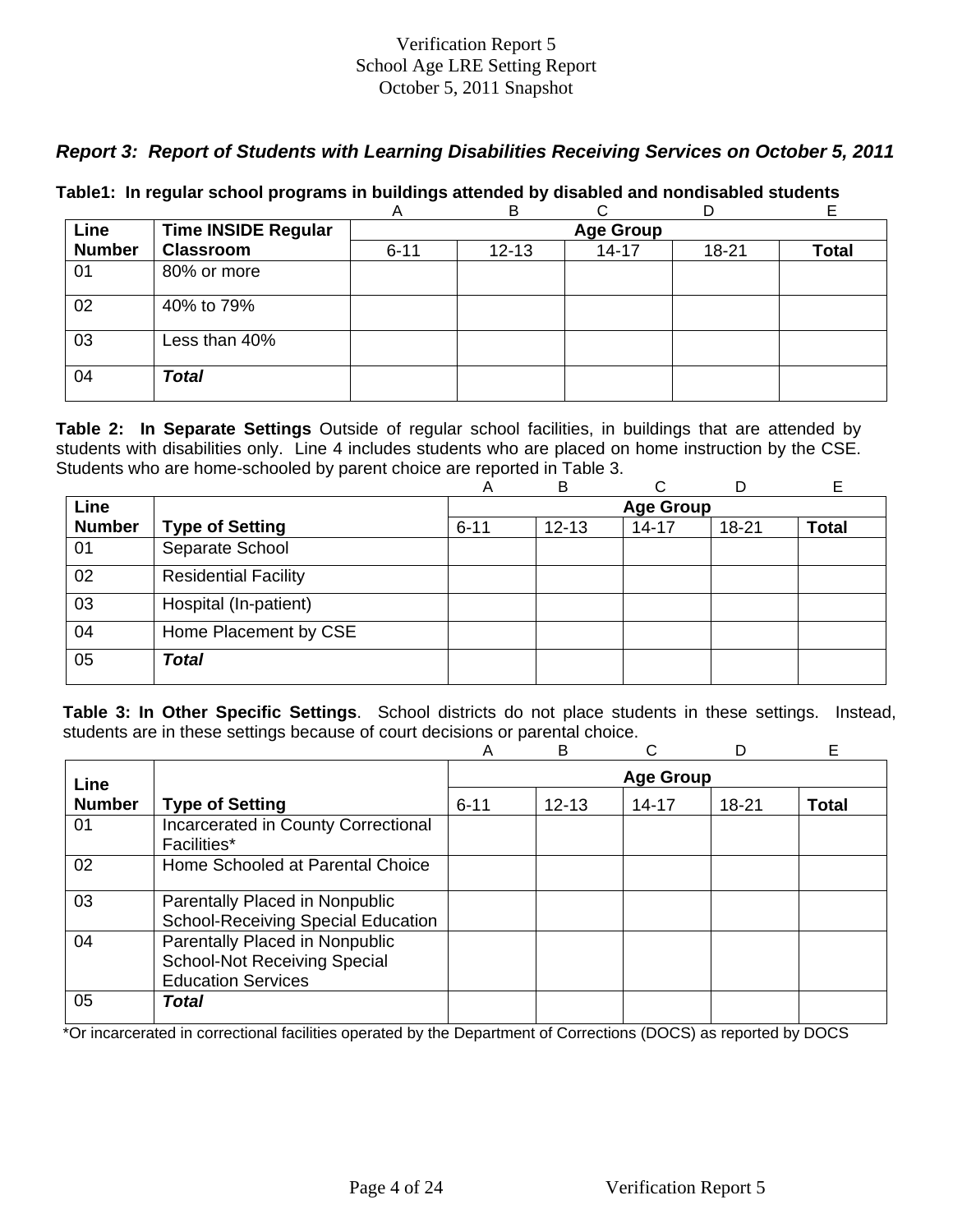# *Report 4: Report of Students with Intellectual Disability Receiving Services on October 5, 2011*

|  |  |  | Table1: In regular school programs in buildings attended by disabled and nondisabled students |  |
|--|--|--|-----------------------------------------------------------------------------------------------|--|
|  |  |  |                                                                                               |  |

|               |                            | A        | в         |                  |       | L.           |
|---------------|----------------------------|----------|-----------|------------------|-------|--------------|
| Line          | <b>Time INSIDE Regular</b> |          |           | <b>Age Group</b> |       |              |
| <b>Number</b> | <b>Classroom</b>           | $6 - 11$ | $12 - 13$ | $14 - 17$        | 18-21 | <b>Total</b> |
| 01            | 80% or more                |          |           |                  |       |              |
| 02            | 40% to 79%                 |          |           |                  |       |              |
| 03            | Less than 40%              |          |           |                  |       |              |
| 04            | <b>Total</b>               |          |           |                  |       |              |

**Table 2: In Separate Settings** Outside of regular school facilities, in buildings that are attended by students with disabilities only. Line 4 includes students who are placed on home instruction by the CSE. Students who are home-schooled by parent choice are reported in Table 3.

|               |                             | Α        | B         | C                |           | E            |
|---------------|-----------------------------|----------|-----------|------------------|-----------|--------------|
| <b>Line</b>   |                             |          |           | <b>Age Group</b> |           |              |
| <b>Number</b> | <b>Type of Setting</b>      | $6 - 11$ | $12 - 13$ | $14 - 17$        | $18 - 21$ | <b>Total</b> |
| 01            | Separate School             |          |           |                  |           |              |
| 02            | <b>Residential Facility</b> |          |           |                  |           |              |
| 03            | Hospital (In-patient)       |          |           |                  |           |              |
| 04            | Home Placement by CSE       |          |           |                  |           |              |
| 05            | <b>Total</b>                |          |           |                  |           |              |

**Table 3: In Other Specific Settings**. School districts do not place students in these settings. Instead, students are in these settings because of court decisions or parental choice.

|               |                                                                                                    | A        | B         |                  |       | Е            |
|---------------|----------------------------------------------------------------------------------------------------|----------|-----------|------------------|-------|--------------|
| Line          |                                                                                                    |          |           | <b>Age Group</b> |       |              |
| <b>Number</b> | <b>Type of Setting</b>                                                                             | $6 - 11$ | $12 - 13$ | $14 - 17$        | 18-21 | <b>Total</b> |
| 01            | Incarcerated in County Correctional<br>Facilities*                                                 |          |           |                  |       |              |
| 02            | Home Schooled at Parental Choice                                                                   |          |           |                  |       |              |
| 03            | Parentally Placed in Nonpublic<br><b>School-Receiving Special Education</b>                        |          |           |                  |       |              |
| 04            | Parentally Placed in Nonpublic<br><b>School-Not Receiving Special</b><br><b>Education Services</b> |          |           |                  |       |              |
| 05            | Total                                                                                              |          |           |                  |       |              |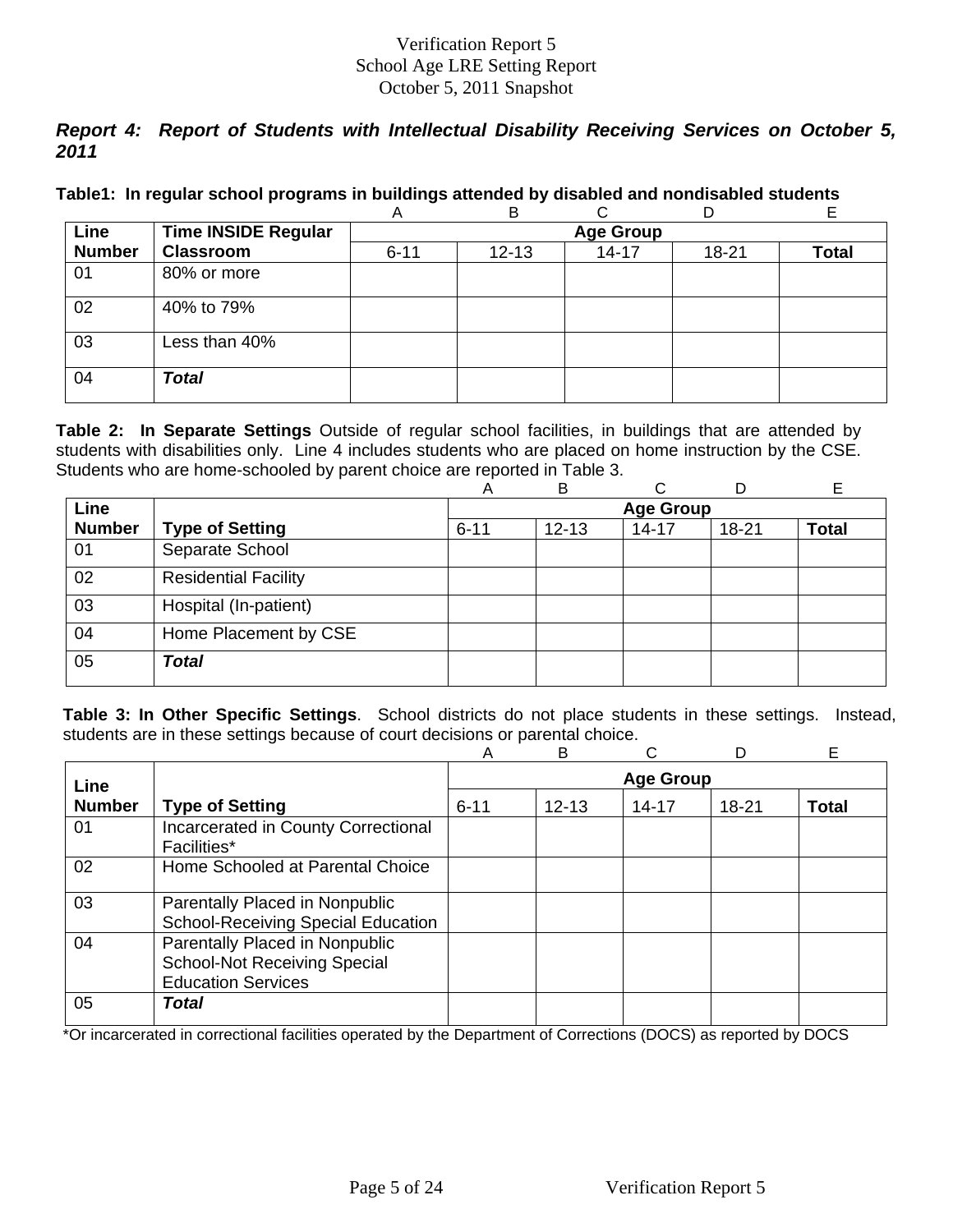## *Report 5: Report of Students with Deafness Receiving Services on October 5, 2011*

|               |                            | Α                | B         |           | D     | E            |  |  |  |
|---------------|----------------------------|------------------|-----------|-----------|-------|--------------|--|--|--|
| Line          | <b>Time INSIDE Regular</b> | <b>Age Group</b> |           |           |       |              |  |  |  |
| <b>Number</b> | <b>Classroom</b>           | $6 - 11$         | $12 - 13$ | $14 - 17$ | 18-21 | <b>Total</b> |  |  |  |
| 01            | 80% or more                |                  |           |           |       |              |  |  |  |
| 02            | 40% to 79%                 |                  |           |           |       |              |  |  |  |
| 03            | Less than 40%              |                  |           |           |       |              |  |  |  |
| 04            | <b>Total</b>               |                  |           |           |       |              |  |  |  |

### **Table1: In regular school programs in buildings attended by disabled and nondisabled students**

**Table 2: In Separate Settings** Outside of regular school facilities, in buildings that are attended by students with disabilities only. Line 4 includes students who are placed on home instruction by the CSE. Students who are home-schooled by parent choice are reported in Table 3.

|               |                             | Α        | B         | ⌒                |           | Е            |
|---------------|-----------------------------|----------|-----------|------------------|-----------|--------------|
| Line          |                             |          |           | <b>Age Group</b> |           |              |
| <b>Number</b> | <b>Type of Setting</b>      | $6 - 11$ | $12 - 13$ | $14 - 17$        | $18 - 21$ | <b>Total</b> |
| 01            | Separate School             |          |           |                  |           |              |
| 02            | <b>Residential Facility</b> |          |           |                  |           |              |
| 03            | Hospital (In-patient)       |          |           |                  |           |              |
| 04            | Home Placement by CSE       |          |           |                  |           |              |
| 05            | <b>Total</b>                |          |           |                  |           |              |

**Table 3: In Other Specific Settings**. School districts do not place students in these settings. Instead, students are in these settings because of court decisions or parental choice.

|               |                                                                                                    | A                | в         |           |       | E     |  |
|---------------|----------------------------------------------------------------------------------------------------|------------------|-----------|-----------|-------|-------|--|
| Line          |                                                                                                    | <b>Age Group</b> |           |           |       |       |  |
| <b>Number</b> | <b>Type of Setting</b>                                                                             | $6 - 11$         | $12 - 13$ | $14 - 17$ | 18-21 | Total |  |
| 01            | Incarcerated in County Correctional<br><b>Facilities*</b>                                          |                  |           |           |       |       |  |
| 02            | Home Schooled at Parental Choice                                                                   |                  |           |           |       |       |  |
| 03            | Parentally Placed in Nonpublic<br><b>School-Receiving Special Education</b>                        |                  |           |           |       |       |  |
| 04            | Parentally Placed in Nonpublic<br><b>School-Not Receiving Special</b><br><b>Education Services</b> |                  |           |           |       |       |  |
| 05            | Total                                                                                              |                  |           |           |       |       |  |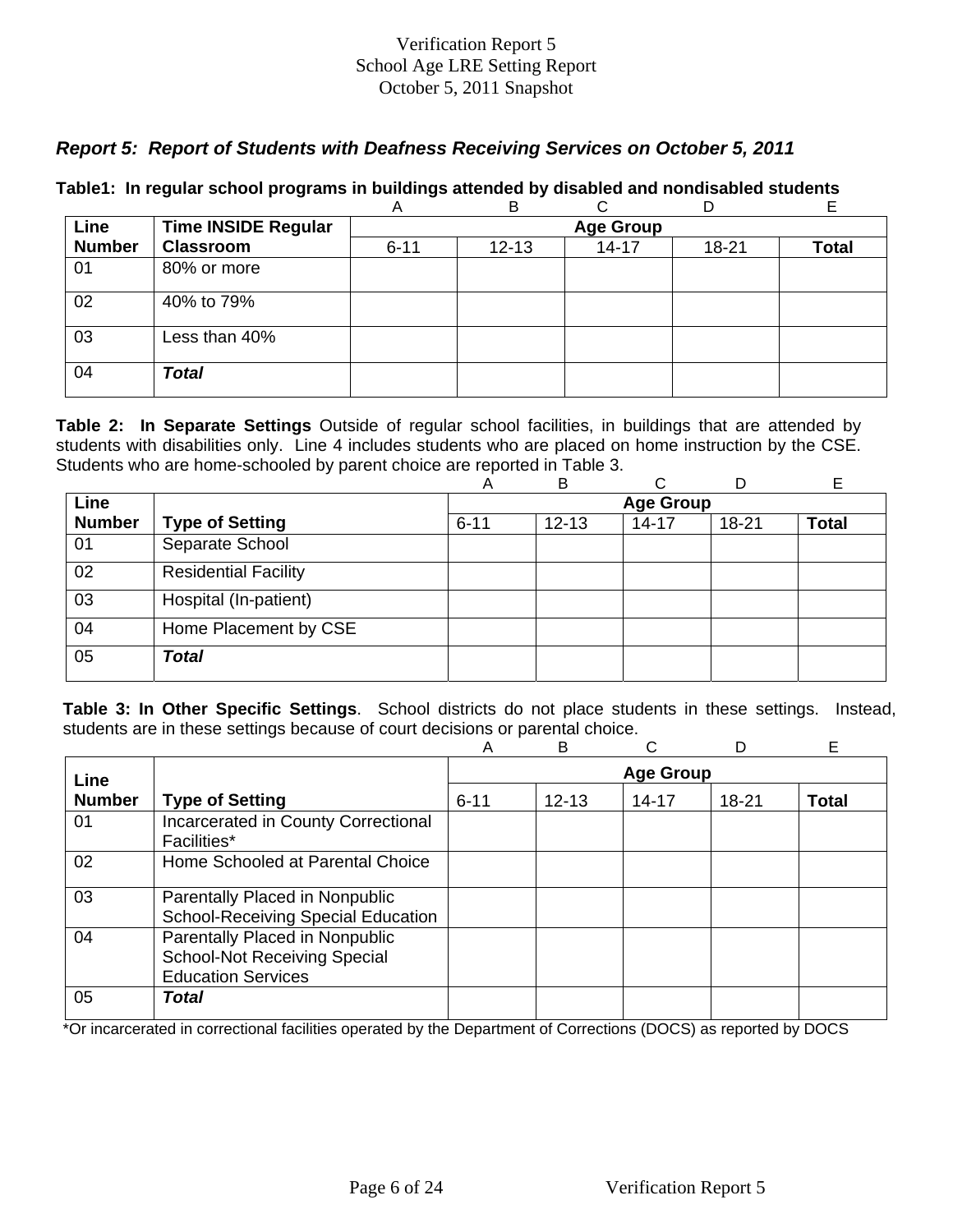# *Report 6: Report of Students with Hearing Impairments Receiving Services on October 5, 2011*

|  |  |  | Table1: In regular school programs in buildings attended by disabled and nondisabled students |
|--|--|--|-----------------------------------------------------------------------------------------------|
|  |  |  |                                                                                               |

|               |                            | A        | B                |           |       |       |  |  |  |  |
|---------------|----------------------------|----------|------------------|-----------|-------|-------|--|--|--|--|
| Line          | <b>Time INSIDE Regular</b> |          | <b>Age Group</b> |           |       |       |  |  |  |  |
| <b>Number</b> | <b>Classroom</b>           | $6 - 11$ | $12 - 13$        | $14 - 17$ | 18-21 | Total |  |  |  |  |
| 01            | 80% or more                |          |                  |           |       |       |  |  |  |  |
| 02            | 40% to 79%                 |          |                  |           |       |       |  |  |  |  |
| 03            | Less than 40%              |          |                  |           |       |       |  |  |  |  |
| 04            | <b>Total</b>               |          |                  |           |       |       |  |  |  |  |

**Table 2: In Separate Settings** Outside of regular school facilities, in buildings that are attended by students with disabilities only. Line 4 includes students who are placed on home instruction by the CSE. Students who are home-schooled by parent choice are reported in Table 3.

|               |                             | Α        | B         | C                |           |              |
|---------------|-----------------------------|----------|-----------|------------------|-----------|--------------|
| Line          |                             |          |           | <b>Age Group</b> |           |              |
| <b>Number</b> | <b>Type of Setting</b>      | $6 - 11$ | $12 - 13$ | $14 - 17$        | $18 - 21$ | <b>Total</b> |
| 01            | Separate School             |          |           |                  |           |              |
| 02            | <b>Residential Facility</b> |          |           |                  |           |              |
| 03            | Hospital (In-patient)       |          |           |                  |           |              |
| 04            | Home Placement by CSE       |          |           |                  |           |              |
| 05            | <b>Total</b>                |          |           |                  |           |              |

**Table 3: In Other Specific Settings**. School districts do not place students in these settings. Instead, students are in these settings because of court decisions or parental choice.

|               |                                                                                                    | A                | B         |           | D     | Е            |  |
|---------------|----------------------------------------------------------------------------------------------------|------------------|-----------|-----------|-------|--------------|--|
| Line          |                                                                                                    | <b>Age Group</b> |           |           |       |              |  |
| <b>Number</b> | <b>Type of Setting</b>                                                                             | $6 - 11$         | $12 - 13$ | $14 - 17$ | 18-21 | <b>Total</b> |  |
| 01            | Incarcerated in County Correctional<br><b>Facilities*</b>                                          |                  |           |           |       |              |  |
| 02            | Home Schooled at Parental Choice                                                                   |                  |           |           |       |              |  |
| 03            | Parentally Placed in Nonpublic<br><b>School-Receiving Special Education</b>                        |                  |           |           |       |              |  |
| 04            | Parentally Placed in Nonpublic<br><b>School-Not Receiving Special</b><br><b>Education Services</b> |                  |           |           |       |              |  |
| 05            | Total                                                                                              |                  |           |           |       |              |  |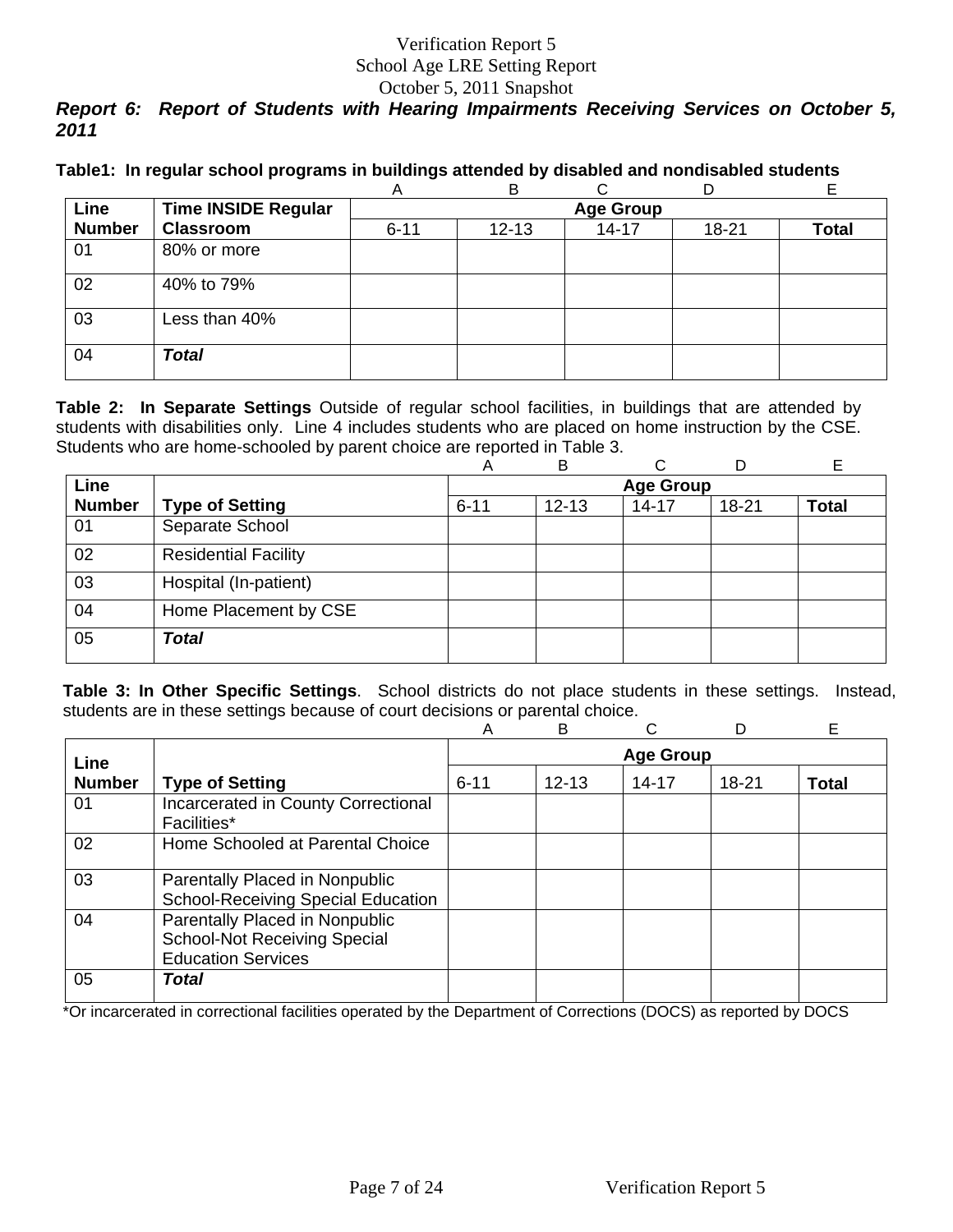# *Report 7: Report of Students with Speech or Language Receiving Services on October 5, 2011*

|               |                            | A                | B         |           | D         |              |  |  |  |
|---------------|----------------------------|------------------|-----------|-----------|-----------|--------------|--|--|--|
| Line          | <b>Time INSIDE Regular</b> | <b>Age Group</b> |           |           |           |              |  |  |  |
| <b>Number</b> | <b>Classroom</b>           | $6 - 11$         | $12 - 13$ | $14 - 17$ | $18 - 21$ | <b>Total</b> |  |  |  |
| 01            | 80% or more                |                  |           |           |           |              |  |  |  |
| 02            | 40% to 79%                 |                  |           |           |           |              |  |  |  |
| 03            | Less than 40%              |                  |           |           |           |              |  |  |  |
| 04            | <b>Total</b>               |                  |           |           |           |              |  |  |  |

**Table1: In regular school programs in buildings attended by disabled and nondisabled students** 

**Table 2: In Separate Settings** Outside of regular school facilities, in buildings that are attended by students with disabilities only. Line 4 includes students who are placed on home instruction by the CSE. Students who are home-schooled by parent choice are reported in Table 3.

|               |                             | A        | B         | C                |           |              |
|---------------|-----------------------------|----------|-----------|------------------|-----------|--------------|
| <b>Line</b>   |                             |          |           | <b>Age Group</b> |           |              |
| <b>Number</b> | <b>Type of Setting</b>      | $6 - 11$ | $12 - 13$ | $14 - 17$        | $18 - 21$ | <b>Total</b> |
| 01            | Separate School             |          |           |                  |           |              |
| 02            | <b>Residential Facility</b> |          |           |                  |           |              |
| 03            | Hospital (In-patient)       |          |           |                  |           |              |
| 04            | Home Placement by CSE       |          |           |                  |           |              |
| 05            | <b>Total</b>                |          |           |                  |           |              |

**Table 3: In Other Specific Settings**. School districts do not place students in these settings. Instead, students are in these settings because of court decisions or parental choice.

|               |                                                                                                    | Α        | в                |           |       | E            |  |  |
|---------------|----------------------------------------------------------------------------------------------------|----------|------------------|-----------|-------|--------------|--|--|
| Line          |                                                                                                    |          | <b>Age Group</b> |           |       |              |  |  |
| <b>Number</b> | <b>Type of Setting</b>                                                                             | $6 - 11$ | $12 - 13$        | $14 - 17$ | 18-21 | <b>Total</b> |  |  |
| 01            | Incarcerated in County Correctional<br>Facilities*                                                 |          |                  |           |       |              |  |  |
| 02            | Home Schooled at Parental Choice                                                                   |          |                  |           |       |              |  |  |
| 03            | Parentally Placed in Nonpublic<br><b>School-Receiving Special Education</b>                        |          |                  |           |       |              |  |  |
| 04            | Parentally Placed in Nonpublic<br><b>School-Not Receiving Special</b><br><b>Education Services</b> |          |                  |           |       |              |  |  |
| 05            | Total                                                                                              |          |                  |           |       |              |  |  |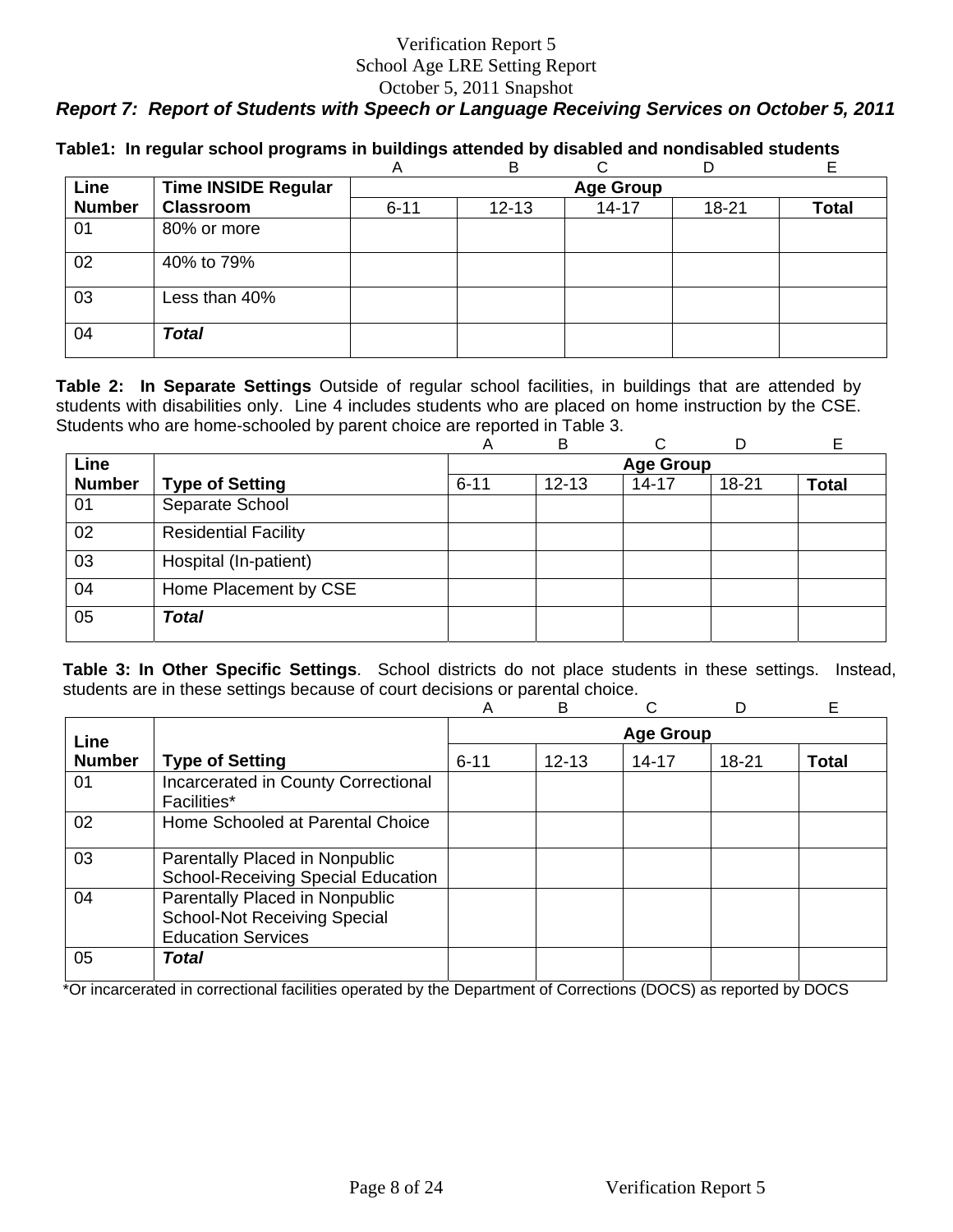#### October 5, 2011 Snapshot

# *Report 8: Report of Students with Visual Impairments (including Blindness) Receiving Services on October 5, 2011*

|               |                            | A        | B         |                  | D     |       |
|---------------|----------------------------|----------|-----------|------------------|-------|-------|
| Line          | <b>Time INSIDE Regular</b> |          |           | <b>Age Group</b> |       |       |
| <b>Number</b> | <b>Classroom</b>           | $6 - 11$ | $12 - 13$ | $14 - 17$        | 18-21 | Total |
| 01            | 80% or more                |          |           |                  |       |       |
| 02            | 40% to 79%                 |          |           |                  |       |       |
| 03            | Less than 40%              |          |           |                  |       |       |
| 04            | <b>Total</b>               |          |           |                  |       |       |

**Table 2: In Separate Settings** Outside of regular school facilities, in buildings that are attended by students with disabilities only. Line 4 includes students who are placed on home instruction by the CSE. Students who are home-schooled by parent choice are reported in Table 3.

|               |                             | Α        | B         |                  |           |              |
|---------------|-----------------------------|----------|-----------|------------------|-----------|--------------|
| <b>Line</b>   |                             |          |           | <b>Age Group</b> |           |              |
| <b>Number</b> | <b>Type of Setting</b>      | $6 - 11$ | $12 - 13$ | $14 - 17$        | $18 - 21$ | <b>Total</b> |
| 01            | Separate School             |          |           |                  |           |              |
| 02            | <b>Residential Facility</b> |          |           |                  |           |              |
| 03            | Hospital (In-patient)       |          |           |                  |           |              |
| 04            | Home Placement by CSE       |          |           |                  |           |              |
| 05            | <b>Total</b>                |          |           |                  |           |              |

**Table 3: In Other Specific Settings**. School districts do not place students in these settings. Instead, students are in these settings because of court decisions or parental choice.

|               |                                                                                                    | А        | B         |           | D         | E            |
|---------------|----------------------------------------------------------------------------------------------------|----------|-----------|-----------|-----------|--------------|
| Line          | <b>Age Group</b>                                                                                   |          |           |           |           |              |
| <b>Number</b> | <b>Type of Setting</b>                                                                             | $6 - 11$ | $12 - 13$ | $14 - 17$ | $18 - 21$ | <b>Total</b> |
| 01            | Incarcerated in County Correctional<br>Facilities*                                                 |          |           |           |           |              |
| 02            | Home Schooled at Parental Choice                                                                   |          |           |           |           |              |
| 03            | Parentally Placed in Nonpublic<br><b>School-Receiving Special Education</b>                        |          |           |           |           |              |
| 04            | Parentally Placed in Nonpublic<br><b>School-Not Receiving Special</b><br><b>Education Services</b> |          |           |           |           |              |
| 05            | Total                                                                                              |          |           |           |           |              |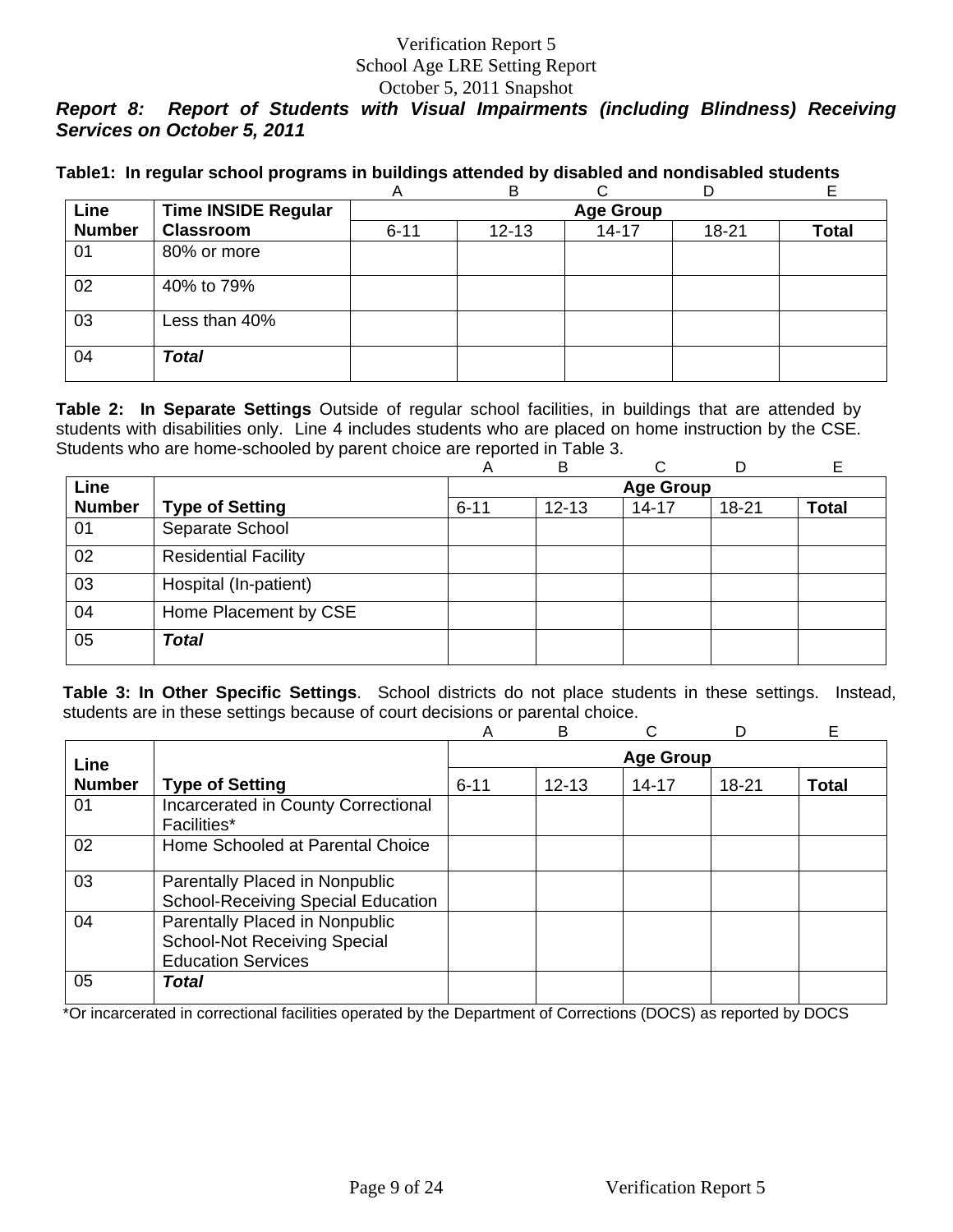### October 5, 2011 Snapshot *Report 9: Report of Students with Orthopedic Impairments Receiving Services on October 5, 2011*

|  |  |  | Table1: In regular school programs in buildings attended by disabled and nondisabled students |  |
|--|--|--|-----------------------------------------------------------------------------------------------|--|
|  |  |  |                                                                                               |  |

|               |                            | $\sqrt{ }$       | ▭         | ◡         | ◡         |       |  |  |  |
|---------------|----------------------------|------------------|-----------|-----------|-----------|-------|--|--|--|
| Line          | <b>Time INSIDE Regular</b> | <b>Age Group</b> |           |           |           |       |  |  |  |
| <b>Number</b> | <b>Classroom</b>           | $6 - 11$         | $12 - 13$ | $14 - 17$ | $18 - 21$ | Total |  |  |  |
| 01            | 80% or more                |                  |           |           |           |       |  |  |  |
| 02            | 40% to 79%                 |                  |           |           |           |       |  |  |  |
| 03            | Less than 40%              |                  |           |           |           |       |  |  |  |
| 04            | <b>Total</b>               |                  |           |           |           |       |  |  |  |

**Table 2: In Separate Settings** Outside of regular school facilities, in buildings that are attended by students with disabilities only. Line 4 includes students who are placed on home instruction by the CSE. Students who are home-schooled by parent choice are reported in Table 3.

|               |                             | Α        | B         | ⌒                |       | E            |
|---------------|-----------------------------|----------|-----------|------------------|-------|--------------|
| Line          |                             |          |           | <b>Age Group</b> |       |              |
| <b>Number</b> | <b>Type of Setting</b>      | $6 - 11$ | $12 - 13$ | $14 - 17$        | 18-21 | <b>Total</b> |
| 01            | Separate School             |          |           |                  |       |              |
| 02            | <b>Residential Facility</b> |          |           |                  |       |              |
| 03            | Hospital (In-patient)       |          |           |                  |       |              |
| 04            | Home Placement by CSE       |          |           |                  |       |              |
| 05            | <b>Total</b>                |          |           |                  |       |              |

**Table 3: In Other Specific Settings**. School districts do not place students in these settings. Instead, students are in these settings because of court decisions or parental choice.

|               |                                                                                                    | A                | B         |       | D     | Е            |  |
|---------------|----------------------------------------------------------------------------------------------------|------------------|-----------|-------|-------|--------------|--|
| Line          |                                                                                                    | <b>Age Group</b> |           |       |       |              |  |
| <b>Number</b> | <b>Type of Setting</b>                                                                             | $6 - 11$         | $12 - 13$ | 14-17 | 18-21 | <b>Total</b> |  |
| 01            | Incarcerated in County Correctional<br>Facilities*                                                 |                  |           |       |       |              |  |
| 02            | Home Schooled at Parental Choice                                                                   |                  |           |       |       |              |  |
| 03            | Parentally Placed in Nonpublic<br>School-Receiving Special Education                               |                  |           |       |       |              |  |
| 04            | Parentally Placed in Nonpublic<br><b>School-Not Receiving Special</b><br><b>Education Services</b> |                  |           |       |       |              |  |
| 05            | Total                                                                                              |                  |           |       |       |              |  |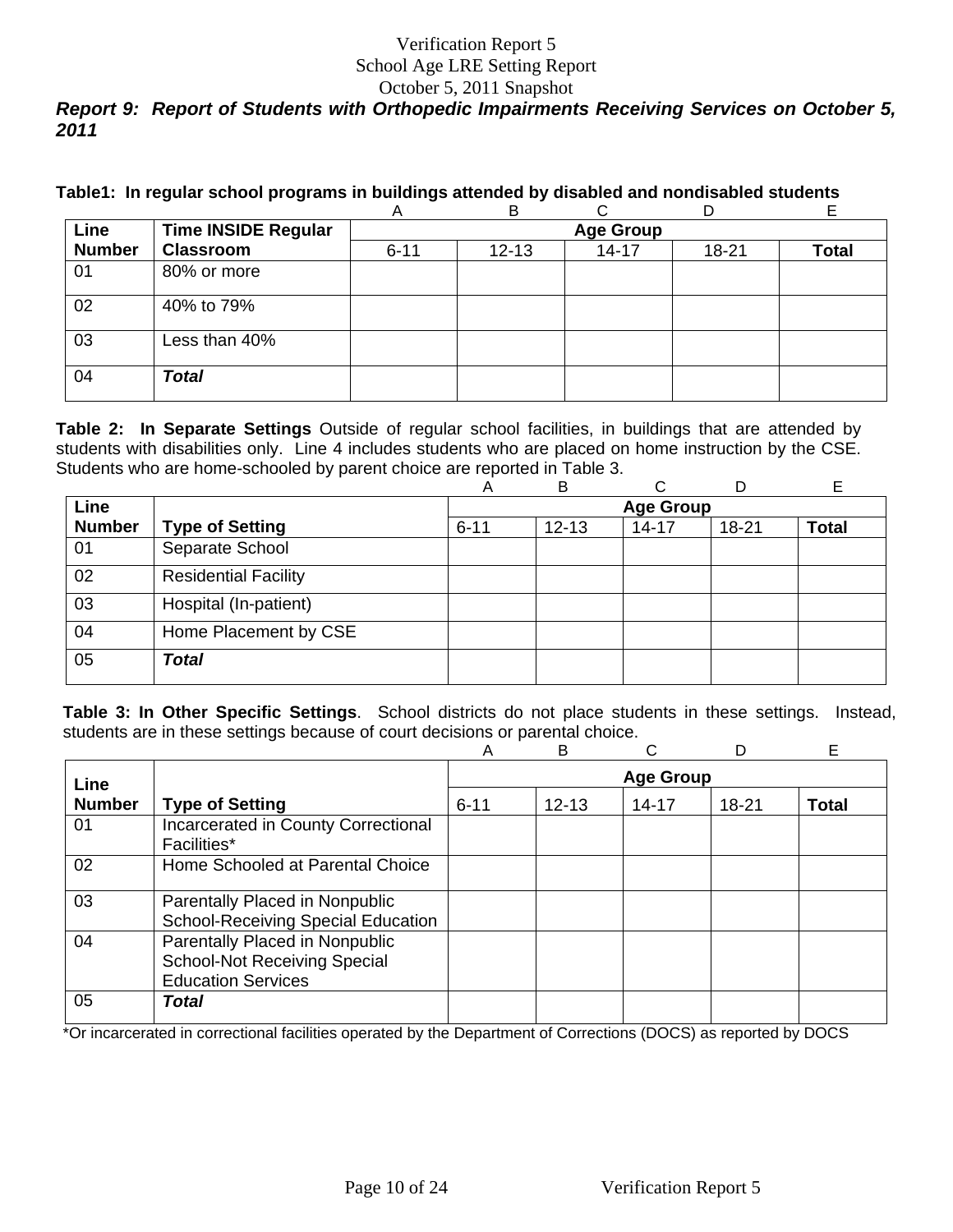#### October 5, 2011 Snapshot *Report 10: Report of Students with Other Health Impairments Receiving Services on October 5, 2011*

|  |  |  |  |  | Table1: In regular school programs in buildings attended by disabled and nondisabled students |
|--|--|--|--|--|-----------------------------------------------------------------------------------------------|
|--|--|--|--|--|-----------------------------------------------------------------------------------------------|

|               |                            | A        | B         |                  | D     |       |
|---------------|----------------------------|----------|-----------|------------------|-------|-------|
| Line          | <b>Time INSIDE Regular</b> |          |           | <b>Age Group</b> |       |       |
| <b>Number</b> | <b>Classroom</b>           | $6 - 11$ | $12 - 13$ | $14 - 17$        | 18-21 | Total |
| 01            | 80% or more                |          |           |                  |       |       |
| 02            | 40% to 79%                 |          |           |                  |       |       |
| 03            | Less than 40%              |          |           |                  |       |       |
| 04            | <b>Total</b>               |          |           |                  |       |       |

**Table 2: In Separate Settings** Outside of regular school facilities, in buildings that are attended by students with disabilities only. Line 4 includes students who are placed on home instruction by the CSE. Students who are home-schooled by parent choice are reported in Table 3.

|               |                             | Α                | B         | C         |           |              |  |
|---------------|-----------------------------|------------------|-----------|-----------|-----------|--------------|--|
| Line          |                             | <b>Age Group</b> |           |           |           |              |  |
| <b>Number</b> | <b>Type of Setting</b>      | $6 - 11$         | $12 - 13$ | $14 - 17$ | $18 - 21$ | <b>Total</b> |  |
| 01            | Separate School             |                  |           |           |           |              |  |
| 02            | <b>Residential Facility</b> |                  |           |           |           |              |  |
| 03            | Hospital (In-patient)       |                  |           |           |           |              |  |
| 04            | Home Placement by CSE       |                  |           |           |           |              |  |
| 05            | <b>Total</b>                |                  |           |           |           |              |  |

**Table 3: In Other Specific Settings**. School districts do not place students in these settings. Instead, students are in these settings because of court decisions or parental choice.

|               |                                                                                                    | А        | B         |           | D         | E            |
|---------------|----------------------------------------------------------------------------------------------------|----------|-----------|-----------|-----------|--------------|
| Line          | <b>Age Group</b>                                                                                   |          |           |           |           |              |
| <b>Number</b> | <b>Type of Setting</b>                                                                             | $6 - 11$ | $12 - 13$ | $14 - 17$ | $18 - 21$ | <b>Total</b> |
| 01            | Incarcerated in County Correctional<br>Facilities*                                                 |          |           |           |           |              |
| 02            | Home Schooled at Parental Choice                                                                   |          |           |           |           |              |
| 03            | Parentally Placed in Nonpublic<br><b>School-Receiving Special Education</b>                        |          |           |           |           |              |
| 04            | Parentally Placed in Nonpublic<br><b>School-Not Receiving Special</b><br><b>Education Services</b> |          |           |           |           |              |
| 05            | Total                                                                                              |          |           |           |           |              |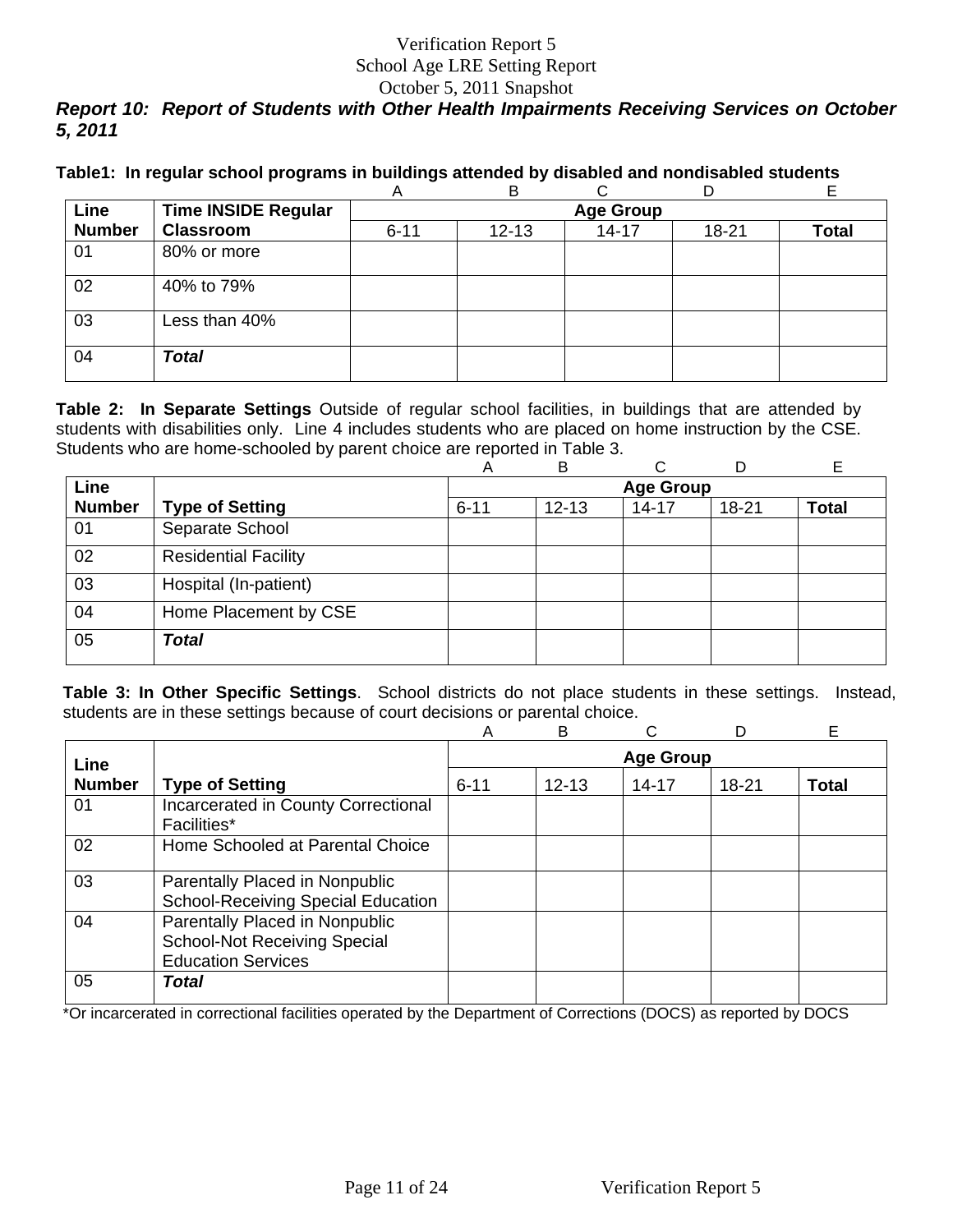#### October 5, 2011 Snapshot

# *Report 11: Report of Students with Multiple Disabilities Receiving Services on October 5, 2011*

|  |  | Table1: In regular school programs in buildings attended by disabled and nondisabled students |
|--|--|-----------------------------------------------------------------------------------------------|
|  |  |                                                                                               |

|               |                            | A        | B         |                  |       |       |
|---------------|----------------------------|----------|-----------|------------------|-------|-------|
| Line          | <b>Time INSIDE Regular</b> |          |           | <b>Age Group</b> |       |       |
| <b>Number</b> | <b>Classroom</b>           | $6 - 11$ | $12 - 13$ | $14 - 17$        | 18-21 | Total |
| 01            | 80% or more                |          |           |                  |       |       |
| 02            | 40% to 79%                 |          |           |                  |       |       |
| 03            | Less than 40%              |          |           |                  |       |       |
| 04            | <b>Total</b>               |          |           |                  |       |       |

**Table 2: In Separate Settings** Outside of regular school facilities, in buildings that are attended by students with disabilities only. Line 4 includes students who are placed on home instruction by the CSE. Students who are home-schooled by parent choice are reported in Table 3.

|               |                             | Α        | в         | C                |           |              |
|---------------|-----------------------------|----------|-----------|------------------|-----------|--------------|
| Line          |                             |          |           | <b>Age Group</b> |           |              |
| <b>Number</b> | <b>Type of Setting</b>      | $6 - 11$ | $12 - 13$ | $14 - 17$        | $18 - 21$ | <b>Total</b> |
| 01            | Separate School             |          |           |                  |           |              |
| 02            | <b>Residential Facility</b> |          |           |                  |           |              |
| 03            | Hospital (In-patient)       |          |           |                  |           |              |
| 04            | Home Placement by CSE       |          |           |                  |           |              |
| 05            | Total                       |          |           |                  |           |              |

**Table 3: In Other Specific Settings**. School districts do not place students in these settings. Instead, students are in these settings because of court decisions or parental choice.

|               |                                                                                                    | Α        | B         |                  | D     | Е            |
|---------------|----------------------------------------------------------------------------------------------------|----------|-----------|------------------|-------|--------------|
| Line          |                                                                                                    |          |           | <b>Age Group</b> |       |              |
| <b>Number</b> | <b>Type of Setting</b>                                                                             | $6 - 11$ | $12 - 13$ | $14 - 17$        | 18-21 | <b>Total</b> |
| 01            | Incarcerated in County Correctional<br><b>Facilities*</b>                                          |          |           |                  |       |              |
| 02            | Home Schooled at Parental Choice                                                                   |          |           |                  |       |              |
| 03            | Parentally Placed in Nonpublic<br><b>School-Receiving Special Education</b>                        |          |           |                  |       |              |
| 04            | Parentally Placed in Nonpublic<br><b>School-Not Receiving Special</b><br><b>Education Services</b> |          |           |                  |       |              |
| 05            | Total                                                                                              |          |           |                  |       |              |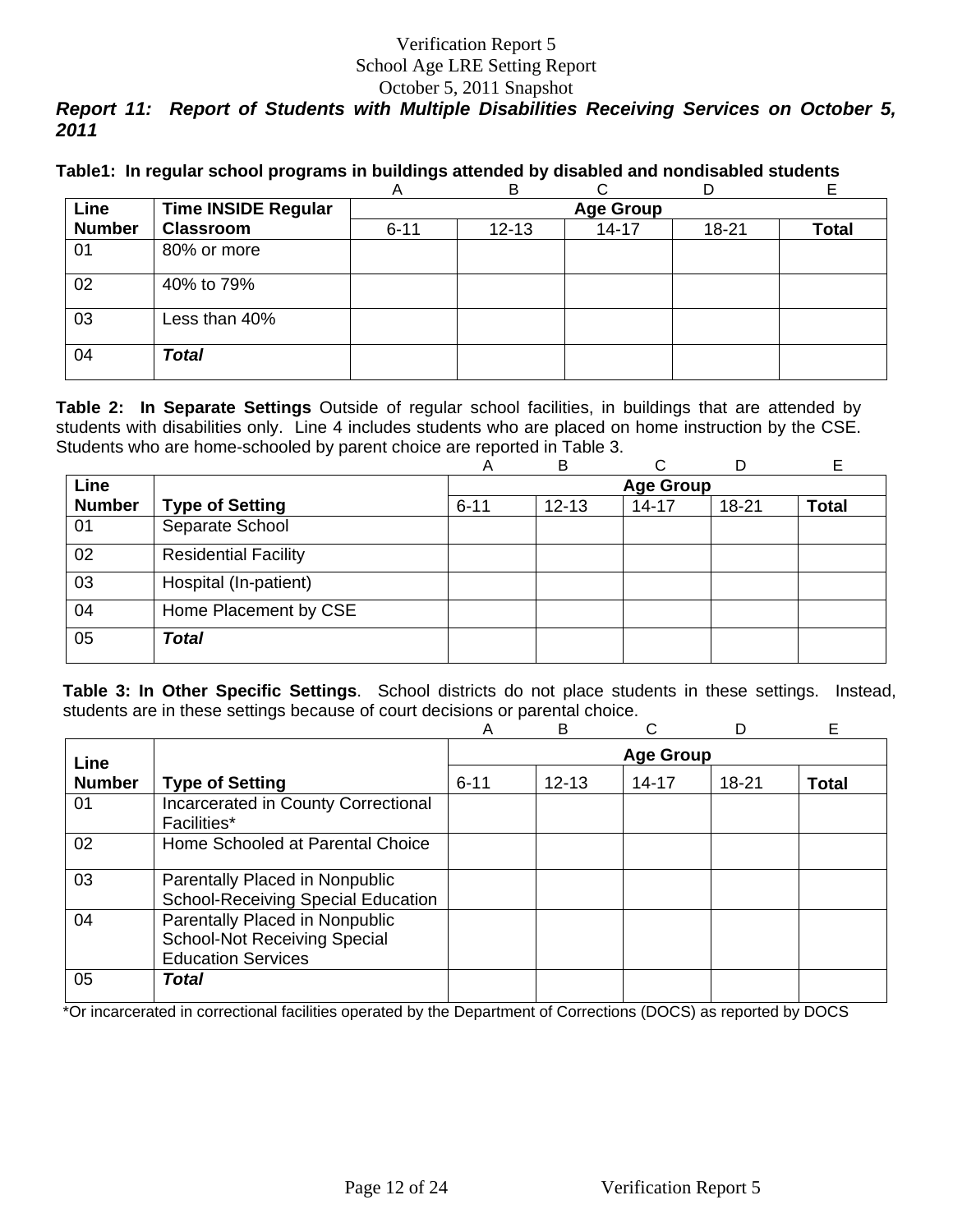## *Report 12: Report of Students with Deaf - Blindness Receiving Services on October 5, 2011*

|               |                            | A        | B         |                  |       |       |
|---------------|----------------------------|----------|-----------|------------------|-------|-------|
| Line          | <b>Time INSIDE Regular</b> |          |           | <b>Age Group</b> |       |       |
| <b>Number</b> | <b>Classroom</b>           | $6 - 11$ | $12 - 13$ | $14 - 17$        | 18-21 | Total |
| 01            | 80% or more                |          |           |                  |       |       |
| 02            | 40% to 79%                 |          |           |                  |       |       |
| 03            | Less than 40%              |          |           |                  |       |       |
| 04            | <b>Total</b>               |          |           |                  |       |       |

### **Table1: In regular school programs in buildings attended by disabled and nondisabled students**

**Table 2: In Separate Settings** Outside of regular school facilities, in buildings that are attended by students with disabilities only. Line 4 includes students who are placed on home instruction by the CSE. Students who are home-schooled by parent choice are reported in Table 3.

|               |                             | A        | B         |                  |           | E            |
|---------------|-----------------------------|----------|-----------|------------------|-----------|--------------|
| Line          |                             |          |           | <b>Age Group</b> |           |              |
| <b>Number</b> | <b>Type of Setting</b>      | $6 - 11$ | $12 - 13$ | $14 - 17$        | $18 - 21$ | <b>Total</b> |
| 01            | Separate School             |          |           |                  |           |              |
| 02            | <b>Residential Facility</b> |          |           |                  |           |              |
| 03            | Hospital (In-patient)       |          |           |                  |           |              |
| 04            | Home Placement by CSE       |          |           |                  |           |              |
| 05            | <b>Total</b>                |          |           |                  |           |              |

**Table 3: In Other Specific Settings**. School districts do not place students in these settings. Instead, students are in these settings because of court decisions or parental choice.

|               |                                                                                                    | A        | B         |                  | D         | Е            |
|---------------|----------------------------------------------------------------------------------------------------|----------|-----------|------------------|-----------|--------------|
| Line          |                                                                                                    |          |           | <b>Age Group</b> |           |              |
| <b>Number</b> | <b>Type of Setting</b>                                                                             | $6 - 11$ | $12 - 13$ | $14 - 17$        | $18 - 21$ | <b>Total</b> |
| 01            | Incarcerated in County Correctional<br><b>Facilities*</b>                                          |          |           |                  |           |              |
| 02            | Home Schooled at Parental Choice                                                                   |          |           |                  |           |              |
| 03            | Parentally Placed in Nonpublic<br><b>School-Receiving Special Education</b>                        |          |           |                  |           |              |
| 04            | Parentally Placed in Nonpublic<br><b>School-Not Receiving Special</b><br><b>Education Services</b> |          |           |                  |           |              |
| 05            | Total                                                                                              |          |           |                  |           |              |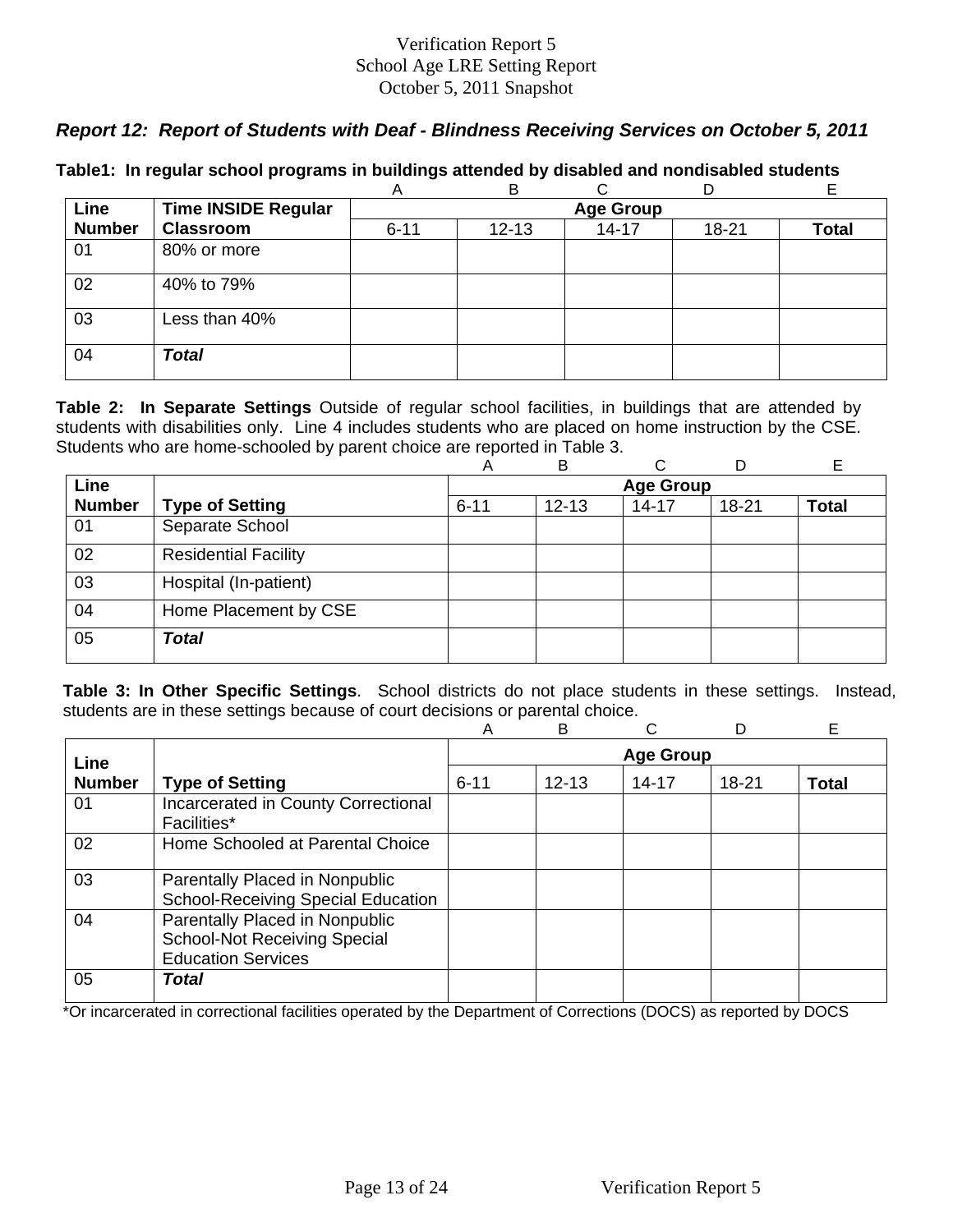# *Report 13: Report of Students with Traumatic Brain Injury Receiving Services on October 5, 2011*

|  |  |  | Table1: In regular school programs in buildings attended by disabled and nondisabled students |
|--|--|--|-----------------------------------------------------------------------------------------------|
|  |  |  |                                                                                               |

|               |                            | A        | B         |                  |       |       |
|---------------|----------------------------|----------|-----------|------------------|-------|-------|
| Line          | <b>Time INSIDE Regular</b> |          |           | <b>Age Group</b> |       |       |
| <b>Number</b> | <b>Classroom</b>           | $6 - 11$ | $12 - 13$ | $14 - 17$        | 18-21 | Total |
| 01            | 80% or more                |          |           |                  |       |       |
| 02            | 40% to 79%                 |          |           |                  |       |       |
| 03            | Less than 40%              |          |           |                  |       |       |
| 04            | <b>Total</b>               |          |           |                  |       |       |

**Table 2: In Separate Settings** Outside of regular school facilities, in buildings that are attended by students with disabilities only. Line 4 includes students who are placed on home instruction by the CSE. Students who are home-schooled by parent choice are reported in Table 3.

|               |                             | Α                | B         | C         |           |              |  |  |  |  |  |  |
|---------------|-----------------------------|------------------|-----------|-----------|-----------|--------------|--|--|--|--|--|--|
| Line          |                             | <b>Age Group</b> |           |           |           |              |  |  |  |  |  |  |
| <b>Number</b> | <b>Type of Setting</b>      | $6 - 11$         | $12 - 13$ | $14 - 17$ | $18 - 21$ | <b>Total</b> |  |  |  |  |  |  |
| 01            | Separate School             |                  |           |           |           |              |  |  |  |  |  |  |
| 02            | <b>Residential Facility</b> |                  |           |           |           |              |  |  |  |  |  |  |
| 03            | Hospital (In-patient)       |                  |           |           |           |              |  |  |  |  |  |  |
| 04            | Home Placement by CSE       |                  |           |           |           |              |  |  |  |  |  |  |
| 05            | <b>Total</b>                |                  |           |           |           |              |  |  |  |  |  |  |

**Table 3: In Other Specific Settings**. School districts do not place students in these settings. Instead, students are in these settings because of court decisions or parental choice.

|               |                                                                                                    | Α        | B         |                  | D     | Е            |
|---------------|----------------------------------------------------------------------------------------------------|----------|-----------|------------------|-------|--------------|
| Line          |                                                                                                    |          |           | <b>Age Group</b> |       |              |
| <b>Number</b> | <b>Type of Setting</b>                                                                             | $6 - 11$ | $12 - 13$ | $14 - 17$        | 18-21 | <b>Total</b> |
| 01            | Incarcerated in County Correctional<br><b>Facilities*</b>                                          |          |           |                  |       |              |
| 02            | Home Schooled at Parental Choice                                                                   |          |           |                  |       |              |
| 03            | Parentally Placed in Nonpublic<br><b>School-Receiving Special Education</b>                        |          |           |                  |       |              |
| 04            | Parentally Placed in Nonpublic<br><b>School-Not Receiving Special</b><br><b>Education Services</b> |          |           |                  |       |              |
| 05            | Total                                                                                              |          |           |                  |       |              |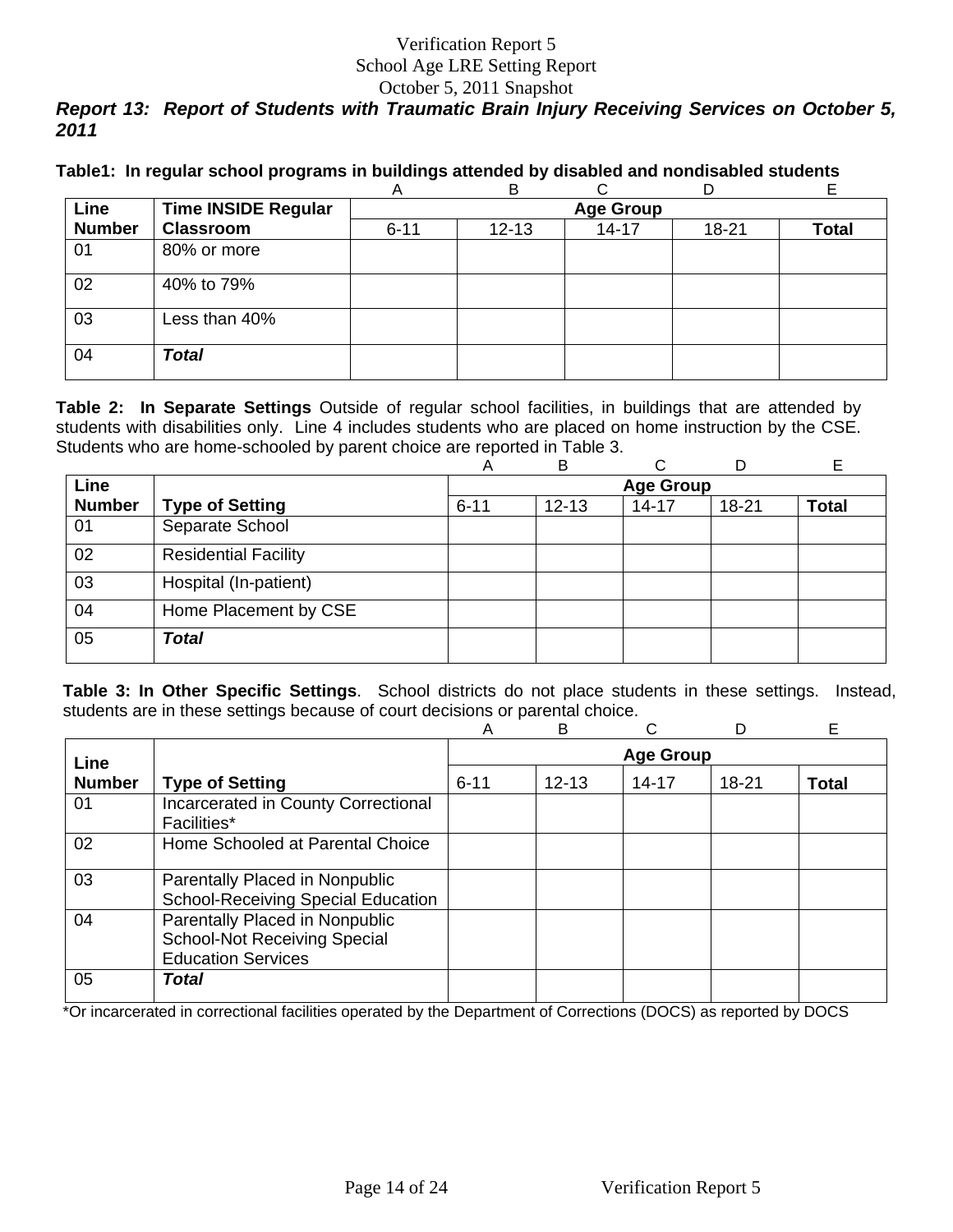## *Report 14A: Report of School-Age Students with Disabilities Ages 4-5 Receiving Services on October 5, 2011*

## **Least Restrictive Environment (LRE) Setting for Students with Disabilities, Ages 4-5, who Receive SCHOOL-AGE Special Education and Related Services (codes ESA01 through ESA12) By Disability**

|                       |                                                                                                                                                                                                                                                           |        |                       |                     |                         |          |                    |                    | <b>Disability</b>   |                       |                         |                       |                |                        |       |
|-----------------------|-----------------------------------------------------------------------------------------------------------------------------------------------------------------------------------------------------------------------------------------------------------|--------|-----------------------|---------------------|-------------------------|----------|--------------------|--------------------|---------------------|-----------------------|-------------------------|-----------------------|----------------|------------------------|-------|
| Line<br><b>Number</b> | <b>EDUCATIONAL ENVIRONMENT</b>                                                                                                                                                                                                                            | Autism | Emotional Disturbance | Learning Disability | Intellectual Disability | Deafness | Hearing Impairment | Speech or Language | Visual Impairment * | Orthopedic Impairment | Other Health Impairment | Multiple Disabilities | Deaf-Blindness | Traumatic Brain Injury | Total |
| 1                     | Parentally placed in a nonpublic<br>elementary school and receiving majority<br>of hours of special education and related<br>services in the regular classroom.                                                                                           |        |                       |                     |                         |          |                    |                    |                     |                       |                         |                       |                |                        |       |
| $\overline{2}$        | Parentally placed in a nonpublic<br>elementary school and receiving majority<br>of hours of special education and related<br>services in some other location.                                                                                             |        |                       |                     |                         |          |                    |                    |                     |                       |                         |                       |                |                        |       |
| 3                     | Parentally placed in a nonpublic<br>elementary school and NOT receiving<br>publicly funded special education and<br>related services                                                                                                                      |        |                       |                     |                         |          |                    |                    |                     |                       |                         |                       |                |                        |       |
| 4                     | Attending a kindergarten, 1 <sup>st</sup> grade or<br>other regular early childhood program for<br>10 or more hours a week and receiving<br>the majority of hours of special education<br>and related services in the regular early<br>childhood program. |        |                       |                     |                         |          |                    |                    |                     |                       |                         |                       |                |                        |       |
| 5                     | Attending a kindergarten, 1 <sup>st</sup> grade or<br>other regular early childhood program for<br>10 or more hours a week and receiving<br>the majority of hours of special education<br>and related services in some other<br>location.                 |        |                       |                     |                         |          |                    |                    |                     |                       |                         |                       |                |                        |       |
| 6                     | Attending a kindergarten, 1 <sup>st</sup> grade or<br>other regular early childhood program for<br>less than 10 hours a week and<br>receiving the majority of hours of special<br>education and related in the regular early<br>childhood program.        |        |                       |                     |                         |          |                    |                    |                     |                       |                         |                       |                |                        |       |
| 7                     | Attending a kindergarten, 1 <sup>st</sup> grade or<br>other regular early childhood program for<br>less than 10 hours a week and<br>receiving the majority of hours of special<br>education and related services in some<br>other location                |        |                       |                     |                         |          |                    |                    |                     |                       |                         |                       |                |                        |       |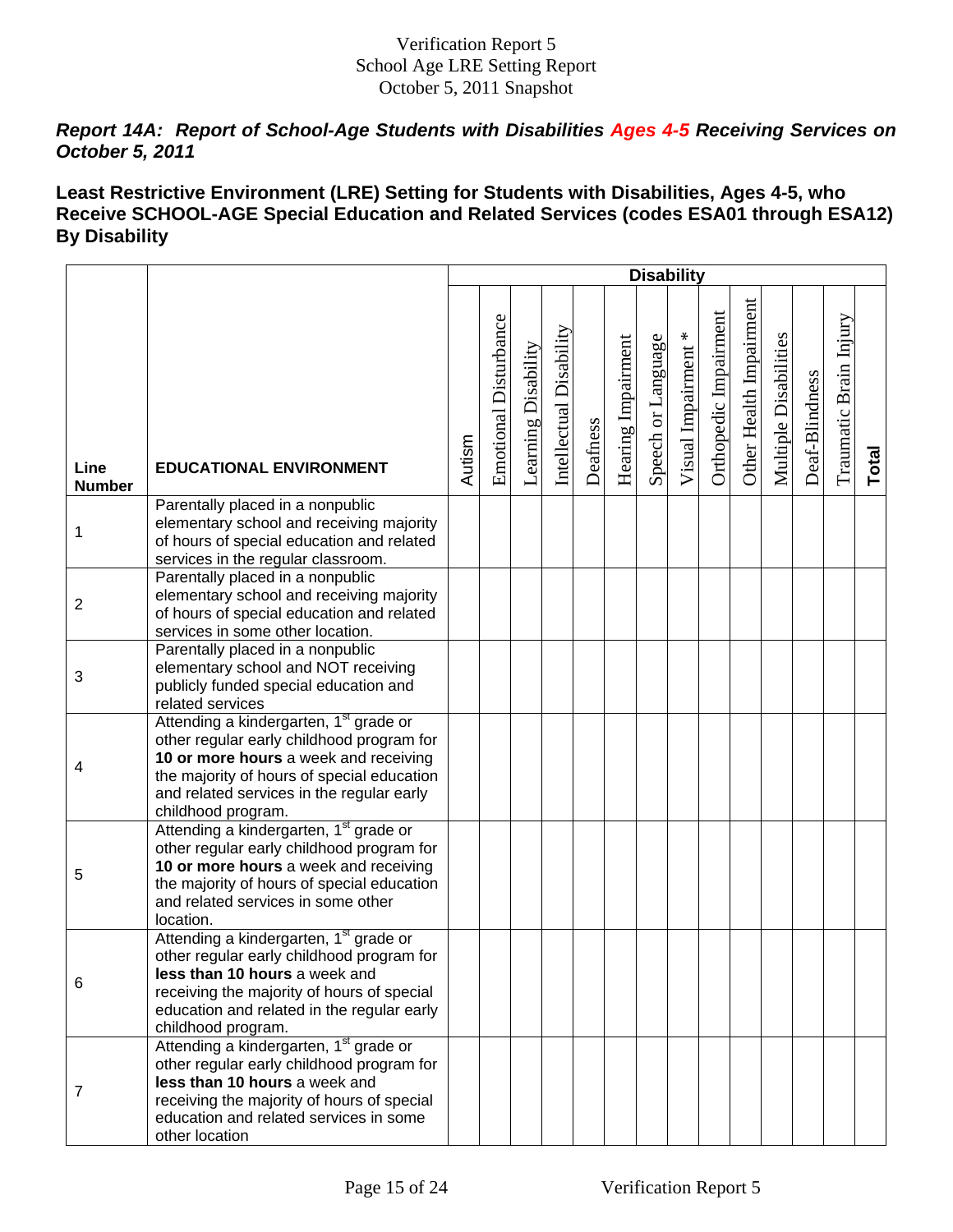| 8  | Separate Class                                                                    |  |  |  |  |  |  |  |
|----|-----------------------------------------------------------------------------------|--|--|--|--|--|--|--|
|    | Separate School                                                                   |  |  |  |  |  |  |  |
| 10 | <b>Residential Facility</b>                                                       |  |  |  |  |  |  |  |
|    | Home                                                                              |  |  |  |  |  |  |  |
| 12 | Service Provider Location or some other<br>location that is not in any other code |  |  |  |  |  |  |  |
| 13 | Total                                                                             |  |  |  |  |  |  |  |

\*Visual Impairment includes Blindness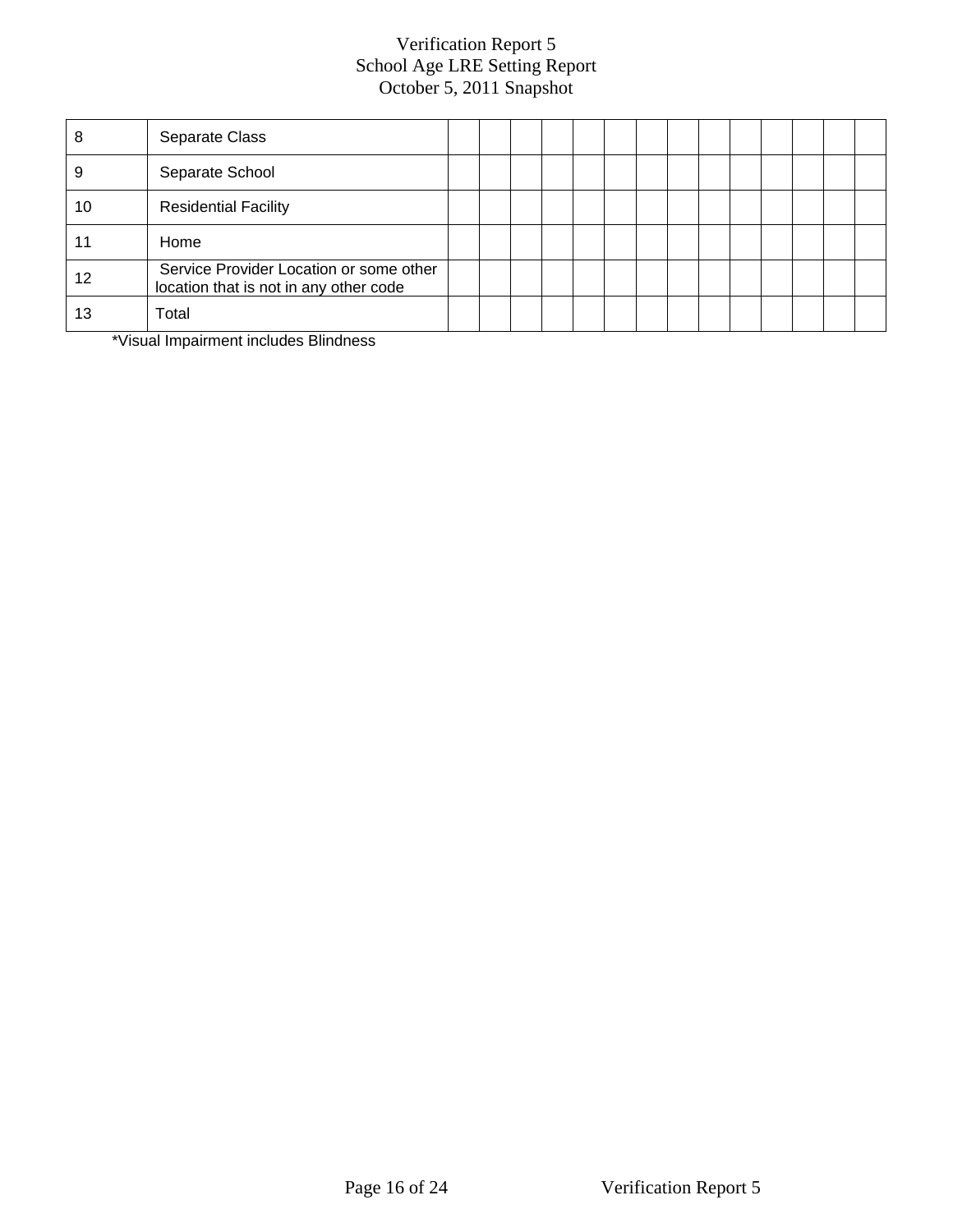## *Report 14B: Report of All Students with Disabilities Receiving Services on October 5, 2011 - Ages 6-21*

The three sections below aggregate the data reported in Reports 1 to 13 to facilitate State and local data verification procedures. Completing these two tables will facilitate the reporting of race/ethnicity, gender, and limited English proficiency, data in Reports 15A and 15B, 16A, 16B, 17A, and 17B.

## **Table1: In regular school programs in buildings attended by disabled and nondisabled students**

|               |                            | Α        | в         |                  | D     | E            |
|---------------|----------------------------|----------|-----------|------------------|-------|--------------|
| Line          | <b>Time INSIDE Regular</b> |          |           | <b>Age Group</b> |       |              |
| <b>Number</b> | <b>Classroom</b>           | $6 - 11$ | $12 - 13$ | $14 - 17$        | 18-21 | <b>Total</b> |
| 01            | 80% or more                |          |           |                  |       |              |
| 02            | 40% to 79%                 |          |           |                  |       |              |
| 03            | Less than 40%              |          |           |                  |       |              |
| 04            | <b>Total</b>               |          |           |                  |       |              |

**Table 2: In Separate Settings** Outside of regular school facilities, in buildings that are attended by students with disabilities only. Line 4 includes students who are placed on home instruction by the CSE. Students who are home-schooled by parent choice are reported in Table 3.

|               |                             | А        | B         |                  |           |              |
|---------------|-----------------------------|----------|-----------|------------------|-----------|--------------|
| Line          |                             |          |           | <b>Age Group</b> |           |              |
| <b>Number</b> | <b>Type of Setting</b>      | $6 - 11$ | $12 - 13$ | $14 - 17$        | $18 - 21$ | <b>Total</b> |
| 01            | Separate School             |          |           |                  |           |              |
| 02            | <b>Residential Facility</b> |          |           |                  |           |              |
| 03            | Hospital (In-patient)       |          |           |                  |           |              |
| 04            | Home Placement by CSE       |          |           |                  |           |              |
| 05            | <b>Total</b>                |          |           |                  |           |              |

**Table 3: In Other Specific Settings**. School districts do not place students in these settings. Instead, students are in these settings because of court decisions or parental choice.

|               |                                                                                                    | A                | B         |           |       | Е            |  |  |  |  |  |  |
|---------------|----------------------------------------------------------------------------------------------------|------------------|-----------|-----------|-------|--------------|--|--|--|--|--|--|
| Line          |                                                                                                    | <b>Age Group</b> |           |           |       |              |  |  |  |  |  |  |
| <b>Number</b> | <b>Type of Setting</b>                                                                             | $6 - 11$         | $12 - 13$ | $14 - 17$ | 18-21 | <b>Total</b> |  |  |  |  |  |  |
| 01            | Incarcerated in County Correctional<br>Facilities*                                                 |                  |           |           |       |              |  |  |  |  |  |  |
| 02            | Home Schooled at Parental Choice                                                                   |                  |           |           |       |              |  |  |  |  |  |  |
| 03            | Parentally Placed in Nonpublic<br><b>School-Receiving Special Education</b>                        |                  |           |           |       |              |  |  |  |  |  |  |
| 04            | Parentally Placed in Nonpublic<br><b>School-Not Receiving Special</b><br><b>Education Services</b> |                  |           |           |       |              |  |  |  |  |  |  |
| 05            | Total                                                                                              |                  |           |           |       |              |  |  |  |  |  |  |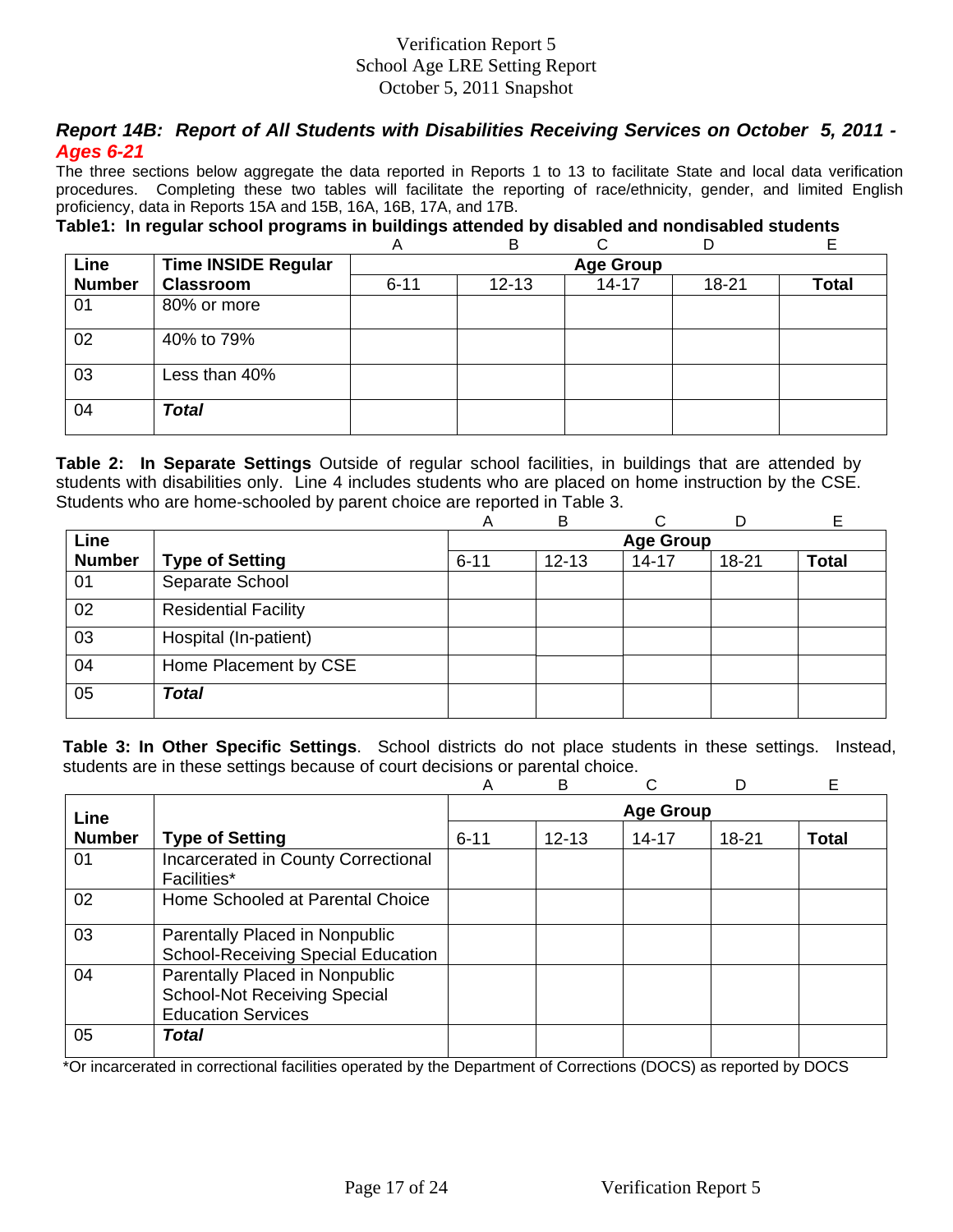| Report 15A: Report of All School-Age Students with Disabilities Receiving Services on October 5, 2011, According to |  |  |  |  |  |  |
|---------------------------------------------------------------------------------------------------------------------|--|--|--|--|--|--|
| Race/Ethnicity Category and Type of Placement - Ages 4-5                                                            |  |  |  |  |  |  |

This report contains all students in Report 14 A (age group 4-5) by race/ethnicity.

|                       |                                                                                                                                                                                                                                                                    | A                     | В                                                                           | С                                                                 | D                                                                 | Е                                                                                       | F                                                          | G<br>н                                  |       |  |  |
|-----------------------|--------------------------------------------------------------------------------------------------------------------------------------------------------------------------------------------------------------------------------------------------------------------|-----------------------|-----------------------------------------------------------------------------|-------------------------------------------------------------------|-------------------------------------------------------------------|-----------------------------------------------------------------------------------------|------------------------------------------------------------|-----------------------------------------|-------|--|--|
| Line<br><b>Number</b> | <b>EDUCATIONAL</b><br><b>ENVIRONMENT</b>                                                                                                                                                                                                                           |                       | Race/Ethnicity of School-Age Students Ages 4-5                              |                                                                   |                                                                   |                                                                                         |                                                            |                                         |       |  |  |
|                       |                                                                                                                                                                                                                                                                    | Hispanic<br>or Latino | American<br>Hispanic<br>Origin)<br>Indian or<br>Alaska<br>Native<br>(Not of | Pacific<br>Islander<br>(Not of<br>Hispanic<br>Asian or<br>Origin) | American<br>(Not of<br>Hispanic<br>Origin)<br>Black or<br>African | Hawaiian<br>or Other<br>Pacific<br>Islander<br>(Not of<br>Hispanic<br>Origin)<br>Native | Hispanic<br>Oridin )<br>(Not of<br>Races<br>Two or<br>More | Hispanic<br>Origin)<br>(Not of<br>White | Total |  |  |
| 01                    | Parentally placed in a<br>nonpublic elementary<br>school and receiving<br>majority of hours of special<br>education and related<br>services in the regular<br>classroom.                                                                                           |                       |                                                                             |                                                                   |                                                                   |                                                                                         |                                                            |                                         |       |  |  |
| 02                    | Parentally placed in a<br>nonpublic elementary<br>school and receiving<br>majority of hours of special<br>education and related<br>services in some other<br>location.                                                                                             |                       |                                                                             |                                                                   |                                                                   |                                                                                         |                                                            |                                         |       |  |  |
| 03                    | Parentally placed in a<br>nonpublic elementary<br>school and NOT receiving<br>publicly funded special<br>education and related<br>services                                                                                                                         |                       |                                                                             |                                                                   |                                                                   |                                                                                         |                                                            |                                         |       |  |  |
| 04                    | Attending a kindergarten,<br>1 <sup>st</sup> grade or other regular<br>early childhood program<br>for 10 or more hours a<br>week and receiving the<br>majority of hours of special<br>education and related<br>services in the regular<br>early childhood program. |                       |                                                                             |                                                                   |                                                                   |                                                                                         |                                                            |                                         |       |  |  |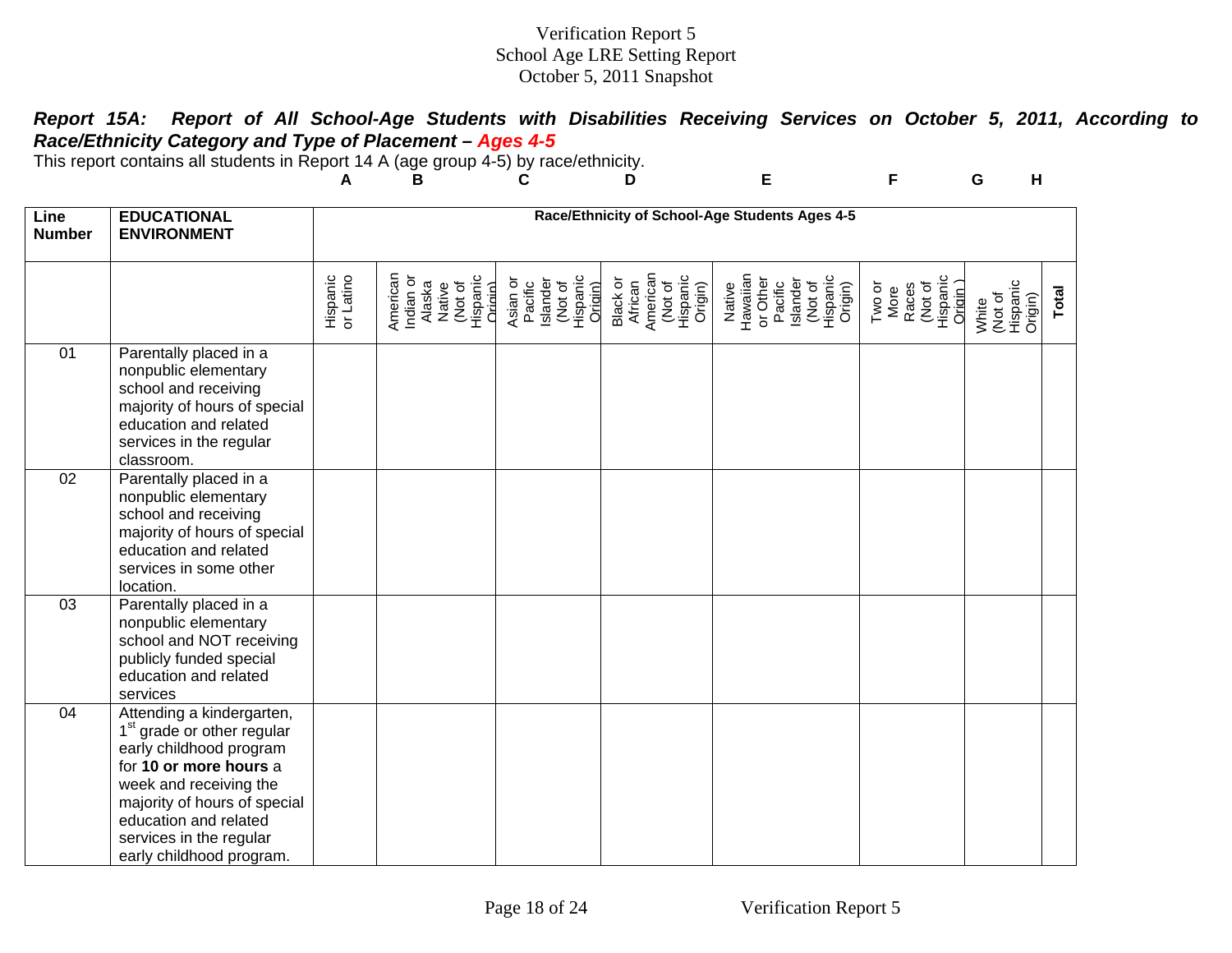| 05 | Attending a kindergarten,              |  |  |  |  |
|----|----------------------------------------|--|--|--|--|
|    | 1 <sup>st</sup> grade or other regular |  |  |  |  |
|    | early childhood program                |  |  |  |  |
|    | for 10 or more hours a                 |  |  |  |  |
|    | week and receiving the                 |  |  |  |  |
|    | majority of hours of special           |  |  |  |  |
|    | education and related                  |  |  |  |  |
|    | services in some other                 |  |  |  |  |
|    | location.                              |  |  |  |  |
| 06 | Attending a kindergarten,              |  |  |  |  |
|    | 1 <sup>st</sup> grade or other regular |  |  |  |  |
|    | early childhood program                |  |  |  |  |
|    | for less than 10 hours a               |  |  |  |  |
|    | week and receiving the                 |  |  |  |  |
|    | majority of hours of special           |  |  |  |  |
|    | education and related in               |  |  |  |  |
|    | the regular early childhood            |  |  |  |  |
|    | program.                               |  |  |  |  |
| 07 | Attending a kindergarten,              |  |  |  |  |
|    | 1 <sup>st</sup> grade or other regular |  |  |  |  |
|    | early childhood program                |  |  |  |  |
|    | for less than 10 hours a               |  |  |  |  |
|    | week and receiving the                 |  |  |  |  |
|    | majority of hours of special           |  |  |  |  |
|    | education and related                  |  |  |  |  |
|    | services in some other                 |  |  |  |  |
|    | location                               |  |  |  |  |
| 08 | Separate Class                         |  |  |  |  |
| 09 | Separate School                        |  |  |  |  |
| 10 | <b>Residential Facility</b>            |  |  |  |  |
| 11 | Home                                   |  |  |  |  |
| 12 | Service Provider Location              |  |  |  |  |
|    | or some other location that            |  |  |  |  |
|    | is not in any other code               |  |  |  |  |
| 13 | Total                                  |  |  |  |  |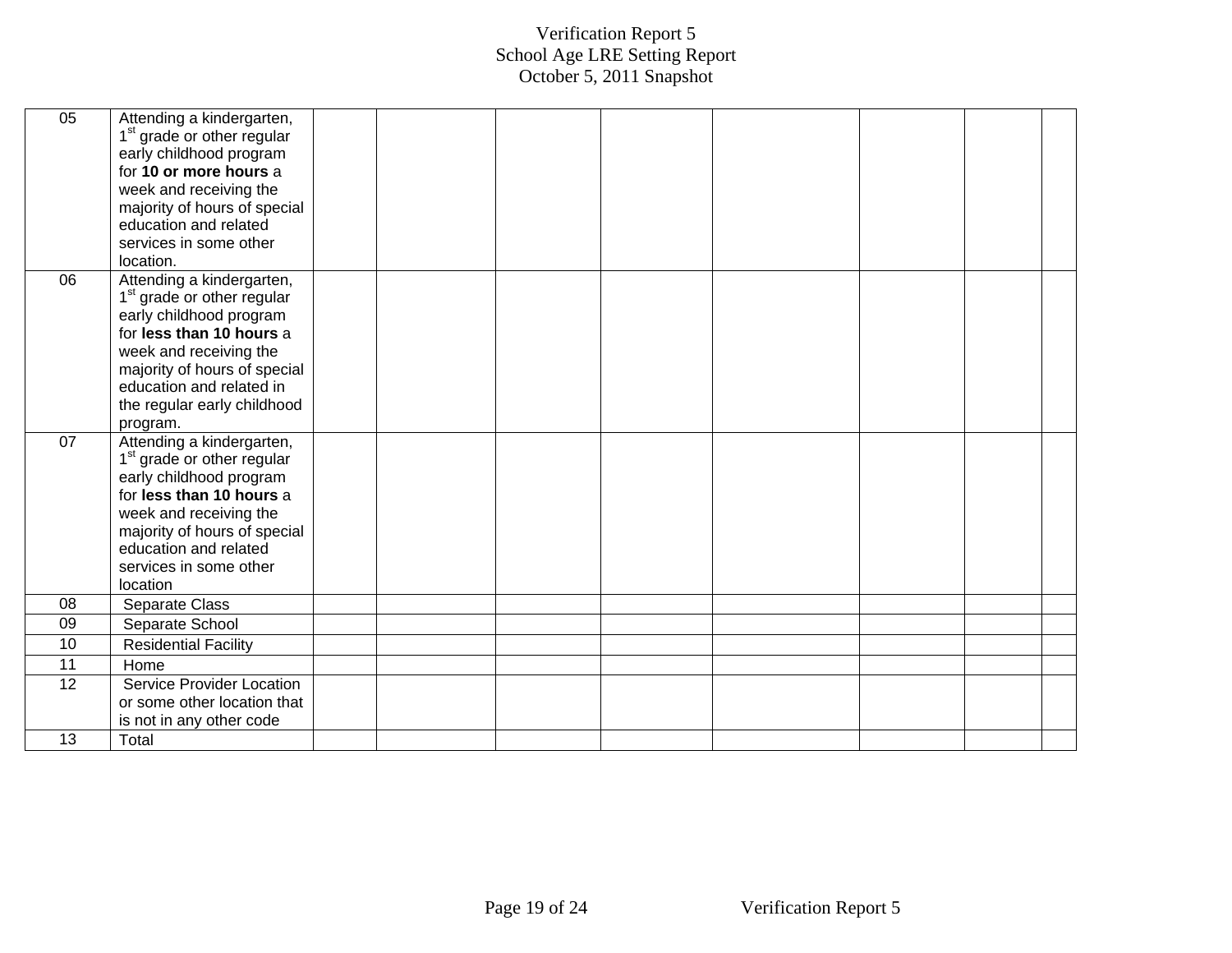*Report 15B: Report of All School-Age Students with Disabilities Receiving Services on October 5, 2011, According to Race/Ethnicity Category and Type of Placement – Ages 6-21*

| Table 1: In regular school programs in buildings attended by disabled and nondisabled students |                                                                                                                                  |                       |                                                               |                                                                   |                                                                   |                                                                                         |                                                        |                                               |       |  |
|------------------------------------------------------------------------------------------------|----------------------------------------------------------------------------------------------------------------------------------|-----------------------|---------------------------------------------------------------|-------------------------------------------------------------------|-------------------------------------------------------------------|-----------------------------------------------------------------------------------------|--------------------------------------------------------|-----------------------------------------------|-------|--|
|                                                                                                |                                                                                                                                  | A                     | В                                                             | С                                                                 | D                                                                 |                                                                                         | F                                                      | G                                             | н     |  |
| Line<br><b>Number</b>                                                                          | Time INSIDE<br>Regular<br><b>Classroom</b>                                                                                       |                       |                                                               |                                                                   |                                                                   | Race/Ethnicity of School-Age Students Ages 6-21                                         |                                                        |                                               |       |  |
|                                                                                                |                                                                                                                                  | Hispanic<br>or Latino | American<br>Indian or<br>Alaska<br>(Not of<br>Native          | Hispanic<br>Asian or<br>Pacific<br>Islander<br>(Not of<br>Origin) | American<br>Hispanic<br>Black or<br>African<br>(Not of<br>Origin) | Hawaiian<br>Hispanic<br>or Other<br>Islander<br>(Not of<br>Pacific<br>Origin)<br>Native | Hispanic<br>Two or<br>Races<br>(Not of<br>More         | (Not of<br>Hispanic<br><b>Origin</b><br>White | Total |  |
| 01                                                                                             | 80% or more                                                                                                                      |                       |                                                               |                                                                   |                                                                   |                                                                                         |                                                        |                                               |       |  |
| 02                                                                                             | 40% to 79%                                                                                                                       |                       |                                                               |                                                                   |                                                                   |                                                                                         |                                                        |                                               |       |  |
| 03                                                                                             | Less than 40%                                                                                                                    |                       |                                                               |                                                                   |                                                                   |                                                                                         |                                                        |                                               |       |  |
| 04                                                                                             | <b>Total</b>                                                                                                                     |                       |                                                               |                                                                   |                                                                   |                                                                                         |                                                        |                                               |       |  |
|                                                                                                | students who are placed on home instruction by the CSE. Students who are home-schooled by parent choice are reported in Table 3. | А                     | в                                                             | С                                                                 | D                                                                 |                                                                                         | F                                                      | G                                             | н     |  |
| Line<br><b>Number</b>                                                                          | <b>Type of Setting</b>                                                                                                           |                       |                                                               |                                                                   |                                                                   | Race/Ethnicity of School-Age Students Ages 6-21                                         |                                                        |                                               |       |  |
|                                                                                                |                                                                                                                                  | Hispanic or<br>Latino | Native (Not<br>of Hispanic<br>American<br>Indian or<br>Alaska | Hispanic<br>Asian or<br>Islander<br>Pacific<br>Not of<br>Origin)  | American<br>Hispanic<br>Black or<br>African<br>(Not of<br>Origin) | Hawaiian<br>(Not of<br>Hispanic<br>or Other<br>Islander<br>Pacific<br>Origin)<br>Native | Races (Not<br>of Hispanic<br>Origin)<br>Two or<br>More | White (Not<br>of Hispanic<br>Origin)          | Total |  |
| 01                                                                                             | Separate School                                                                                                                  |                       |                                                               |                                                                   |                                                                   |                                                                                         |                                                        |                                               |       |  |
| 02                                                                                             | <b>Residential Facility</b>                                                                                                      |                       |                                                               |                                                                   |                                                                   |                                                                                         |                                                        |                                               |       |  |
|                                                                                                |                                                                                                                                  |                       |                                                               |                                                                   |                                                                   |                                                                                         |                                                        |                                               |       |  |
| 03                                                                                             | Hospital (In-patient)                                                                                                            |                       |                                                               |                                                                   |                                                                   |                                                                                         |                                                        |                                               |       |  |
| 04                                                                                             | Home Placement by<br><b>CSE</b>                                                                                                  |                       |                                                               |                                                                   |                                                                   |                                                                                         |                                                        |                                               |       |  |

**Table 3: In Other Specific Settings.** School districts do not place students in these settings. Instead, students are in these settings because of court decisions or parental choice.

| Line<br><b>Number</b> | <b>Type of Setting</b> |  |  | Race/Ethnicity of School-Age Students Ages 6-21 |  |  |
|-----------------------|------------------------|--|--|-------------------------------------------------|--|--|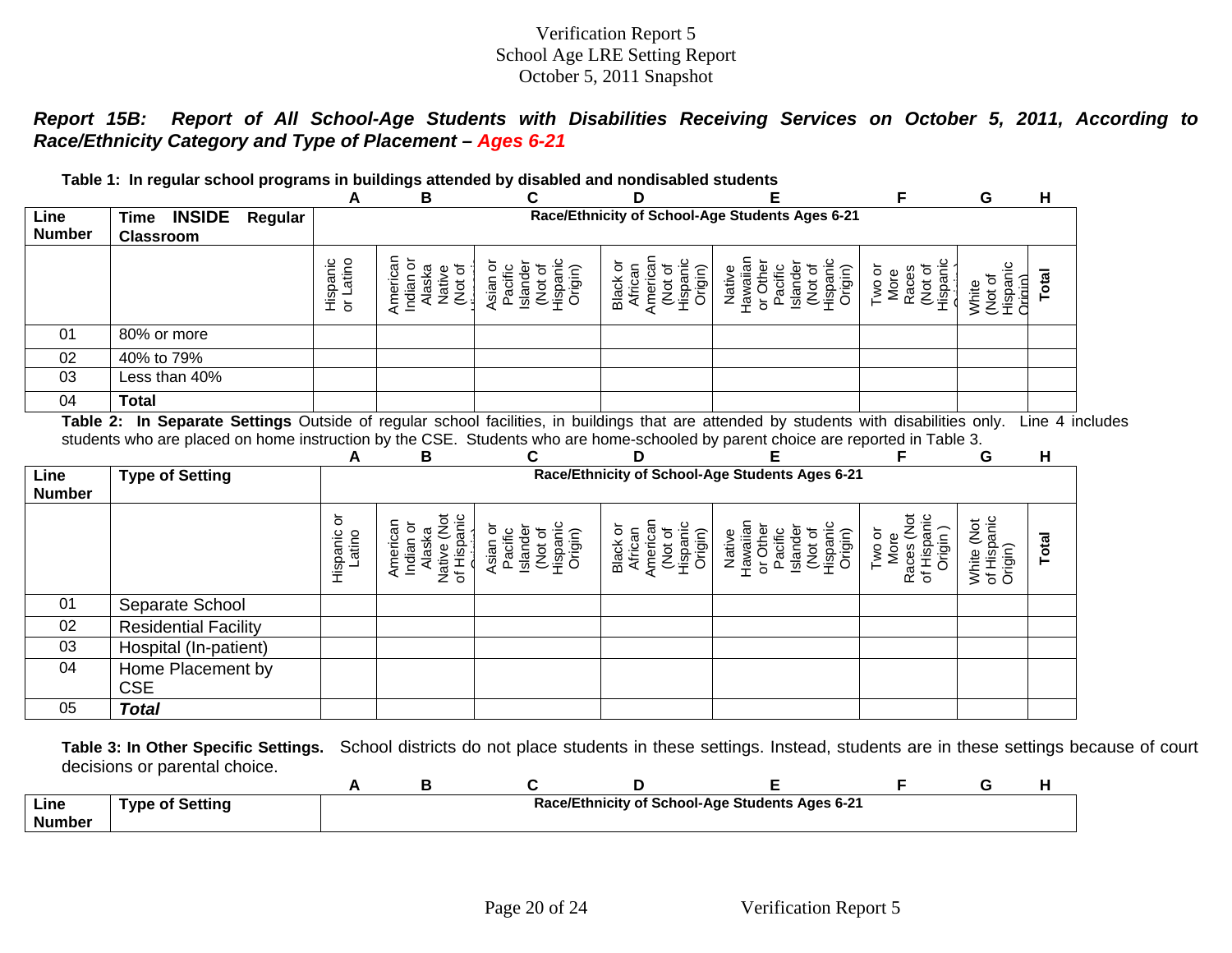|    |                                                                                                       | ŏ<br>Hispanic<br>atino | Native (Not<br>of Hispanic<br>American<br>indian or<br>Alaska | Asian or<br>Pacific<br>Islander<br>(Not of<br>Hispanic<br>Origin) | Hispanic<br>Origin)<br>Black or<br>African<br>American<br>(Not of | Native<br>Hawaiian<br>or Other<br>Pacific<br>(Not of<br>Hispanic<br>Origin)<br>Islander | Races (Not<br>of Hispanic<br>Origin )<br>Two or<br>More | White (Not<br>of Hispanic<br>Origin) | Total |
|----|-------------------------------------------------------------------------------------------------------|------------------------|---------------------------------------------------------------|-------------------------------------------------------------------|-------------------------------------------------------------------|-----------------------------------------------------------------------------------------|---------------------------------------------------------|--------------------------------------|-------|
| 01 | Incarcerated in County<br><b>Correctional Facilities*</b>                                             |                        |                                                               |                                                                   |                                                                   |                                                                                         |                                                         |                                      |       |
| 02 | Home Schooled at Parental<br>Choice                                                                   |                        |                                                               |                                                                   |                                                                   |                                                                                         |                                                         |                                      |       |
| 03 | Parentally Placed in<br>Nonpublic School-<br><b>Receiving Special</b><br>Education                    |                        |                                                               |                                                                   |                                                                   |                                                                                         |                                                         |                                      |       |
| 04 | Parentally Placed in<br>Nonpublic School-Not<br><b>Receiving Special</b><br><b>Education Services</b> |                        |                                                               |                                                                   |                                                                   |                                                                                         |                                                         |                                      |       |
| 05 | <b>Total</b>                                                                                          |                        |                                                               |                                                                   |                                                                   |                                                                                         |                                                         |                                      |       |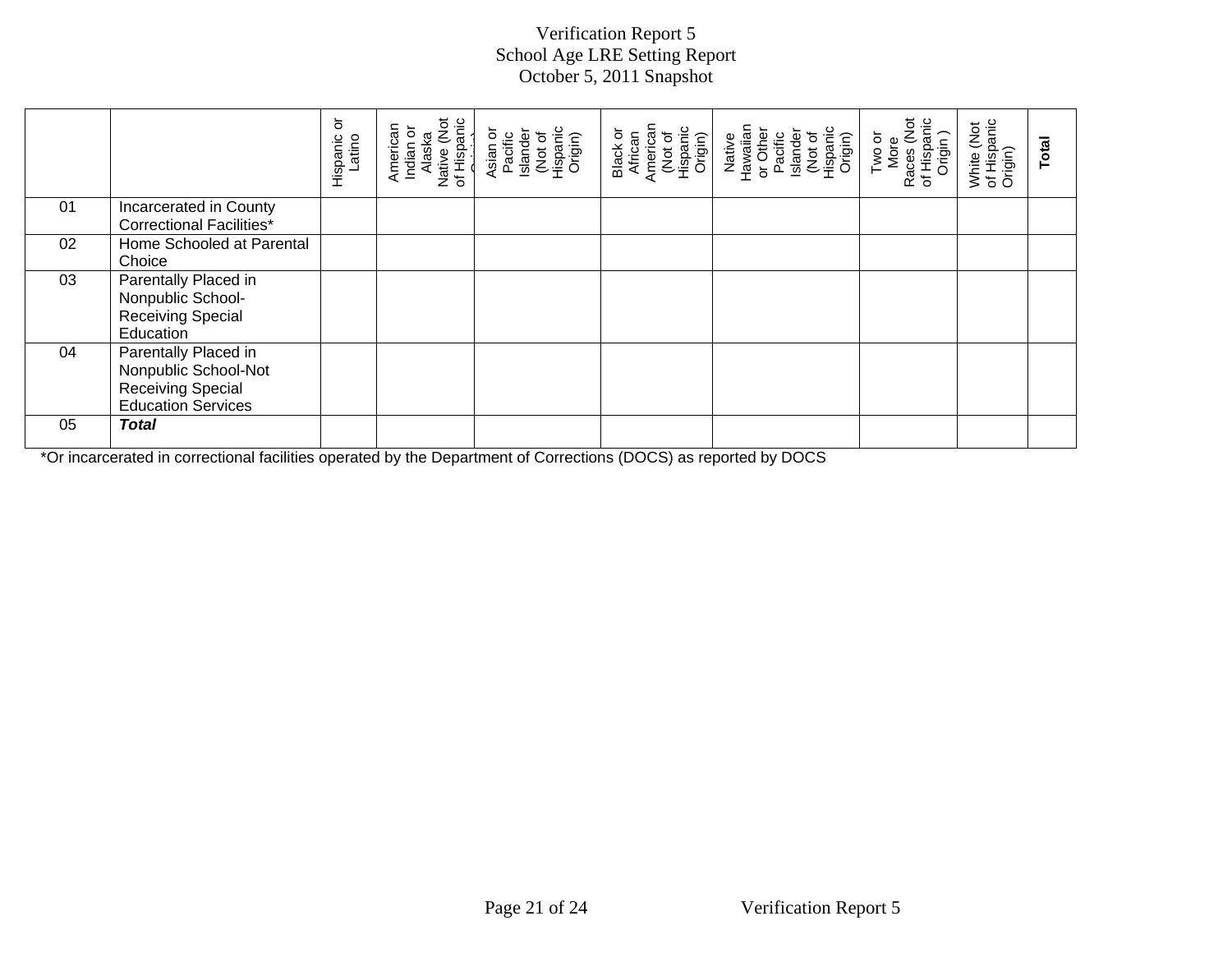## *Report 16A: Report of All School-Age Students with Disabilities Receiving Services on October 5, 2011, According to Gender and Limited English Proficiency (LEP) Status – Ages 4-5*

This report includes all students reported in the 4-5 year old age group in Report 14A by gender and limited English proficient status. The Totals (Columns C and F) for each Line in this Report match the Total Column on each Line of Report 14A.

|               |                                                               | Α    | B                          | C            | D   | E                                        | F            |
|---------------|---------------------------------------------------------------|------|----------------------------|--------------|-----|------------------------------------------|--------------|
| Line          |                                                               |      | <b>Gender for Ages 4-5</b> |              |     | <b>Limited English Proficiency (LEP)</b> |              |
| <b>Number</b> | <b>EDUCATIONAL</b>                                            |      |                            |              |     | <b>Status for Ages 4-5</b>               |              |
|               | <b>ENVIRONMENT</b>                                            | Male | Female                     | <b>Total</b> | Yes | No                                       | <b>Total</b> |
|               |                                                               |      |                            |              |     |                                          |              |
| 01            | Parentally placed in a                                        |      |                            |              |     |                                          |              |
|               | nonpublic elementary school                                   |      |                            |              |     |                                          |              |
|               | and receiving majority of                                     |      |                            |              |     |                                          |              |
|               | hours of special education                                    |      |                            |              |     |                                          |              |
|               | and related services in the                                   |      |                            |              |     |                                          |              |
|               | regular classroom.                                            |      |                            |              |     |                                          |              |
| 02            | Parentally placed in a                                        |      |                            |              |     |                                          |              |
|               | nonpublic elementary school                                   |      |                            |              |     |                                          |              |
|               | and receiving majority of                                     |      |                            |              |     |                                          |              |
|               | hours of special education                                    |      |                            |              |     |                                          |              |
|               | and related services in some                                  |      |                            |              |     |                                          |              |
| 03            | other location.                                               |      |                            |              |     |                                          |              |
|               | Parentally placed in a                                        |      |                            |              |     |                                          |              |
|               | nonpublic elementary school                                   |      |                            |              |     |                                          |              |
|               | and NOT receiving publicly                                    |      |                            |              |     |                                          |              |
|               | funded special education and                                  |      |                            |              |     |                                          |              |
| 04            | related services<br>Attending a kindergarten, 1 <sup>st</sup> |      |                            |              |     |                                          |              |
|               | grade or other regular early                                  |      |                            |              |     |                                          |              |
|               | childhood program for 10 or                                   |      |                            |              |     |                                          |              |
|               | more hours a week and                                         |      |                            |              |     |                                          |              |
|               | receiving the majority of                                     |      |                            |              |     |                                          |              |
|               | hours of special education                                    |      |                            |              |     |                                          |              |
|               | and related services in the                                   |      |                            |              |     |                                          |              |
|               | regular early childhood                                       |      |                            |              |     |                                          |              |
|               | program.                                                      |      |                            |              |     |                                          |              |
| 05            | Attending a kindergarten, 1st                                 |      |                            |              |     |                                          |              |
|               | grade or other regular early                                  |      |                            |              |     |                                          |              |
|               | childhood program for 10 or                                   |      |                            |              |     |                                          |              |
|               | more hours a week and                                         |      |                            |              |     |                                          |              |
|               | receiving the majority of                                     |      |                            |              |     |                                          |              |
|               | hours of special education                                    |      |                            |              |     |                                          |              |
|               | and related services in some                                  |      |                            |              |     |                                          |              |
|               | other location.                                               |      |                            |              |     |                                          |              |
| 06            | Attending a kindergarten, 1 <sup>st</sup>                     |      |                            |              |     |                                          |              |
|               | grade or other regular early                                  |      |                            |              |     |                                          |              |
|               | childhood program for less                                    |      |                            |              |     |                                          |              |
|               | than 10 hours a week and                                      |      |                            |              |     |                                          |              |
|               | receiving the majority of                                     |      |                            |              |     |                                          |              |
|               | hours of special education                                    |      |                            |              |     |                                          |              |
|               | and related in the regular                                    |      |                            |              |     |                                          |              |
|               | early childhood program.                                      |      |                            |              |     |                                          |              |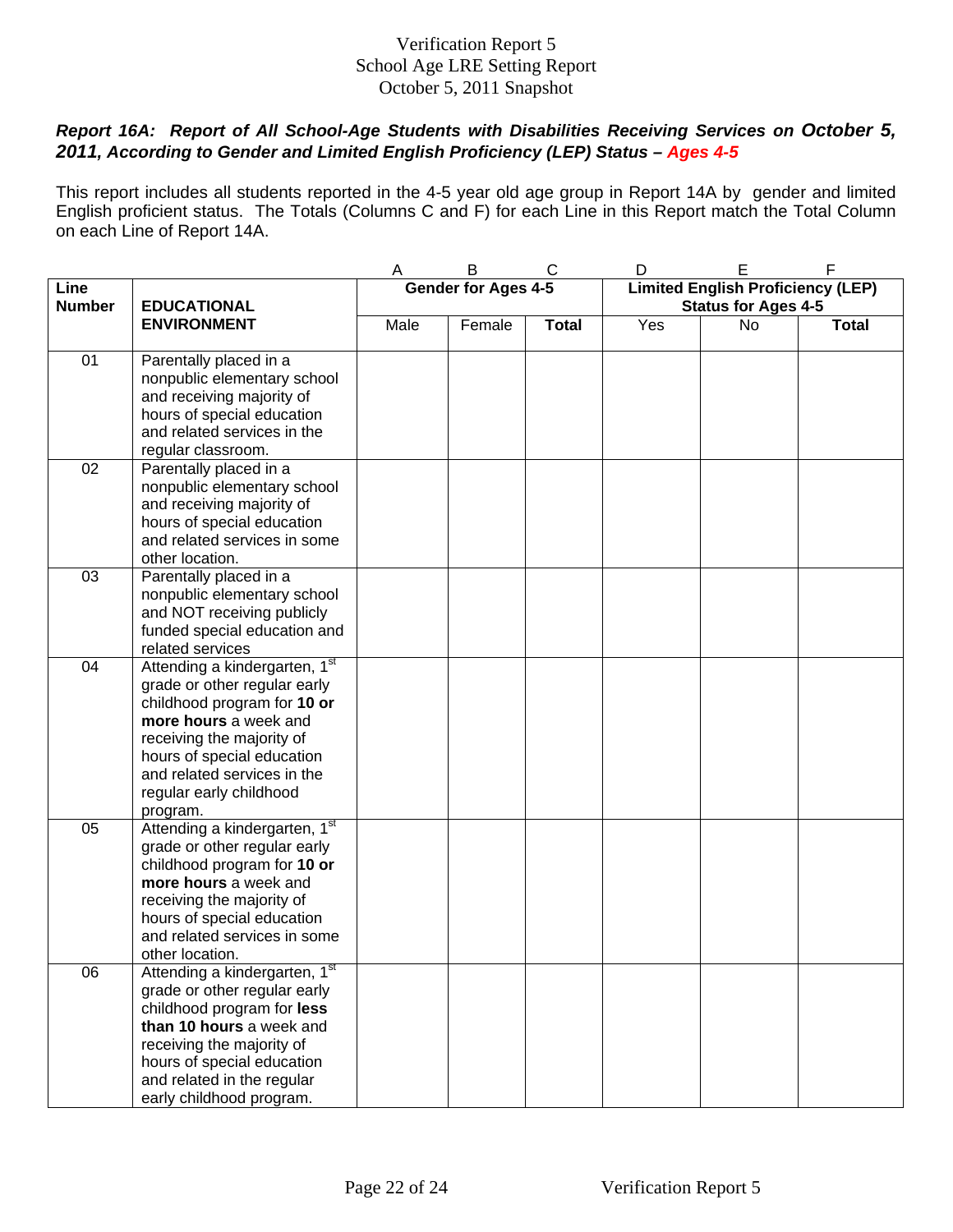| 07      | Attending a kindergarten, 1st<br>grade or other regular early<br>childhood program for less<br>than 10 hours a week and<br>receiving the majority of<br>hours of special education<br>and related services in some<br>other location |  |  |  |
|---------|--------------------------------------------------------------------------------------------------------------------------------------------------------------------------------------------------------------------------------------|--|--|--|
| 08      | Separate Class                                                                                                                                                                                                                       |  |  |  |
| 09      | Separate School                                                                                                                                                                                                                      |  |  |  |
| 10      | <b>Residential Facility</b>                                                                                                                                                                                                          |  |  |  |
| 11      | Home                                                                                                                                                                                                                                 |  |  |  |
| $12 \,$ | Service Provider Location or<br>some other location that is<br>not in any other code                                                                                                                                                 |  |  |  |
| 13      | Total                                                                                                                                                                                                                                |  |  |  |